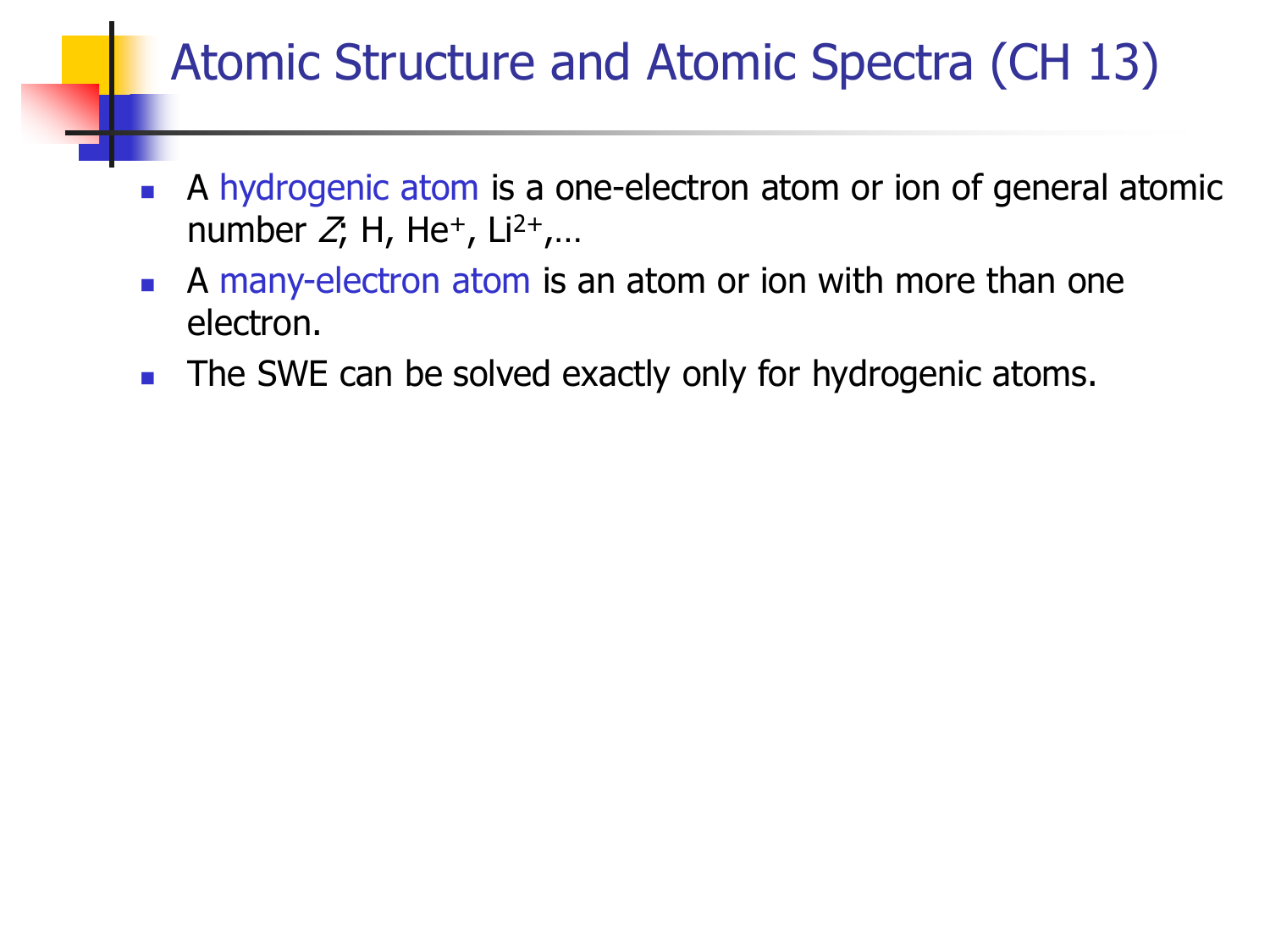The atomic emission of excited H atoms gives a line spectra.



**Johann Balmer noted that the wavenumbers of the these lines fit** the expression:

$$
v=\frac{1}{2^2}-\frac{1}{n^2}
$$

**These emissions are now called the Balmer series.**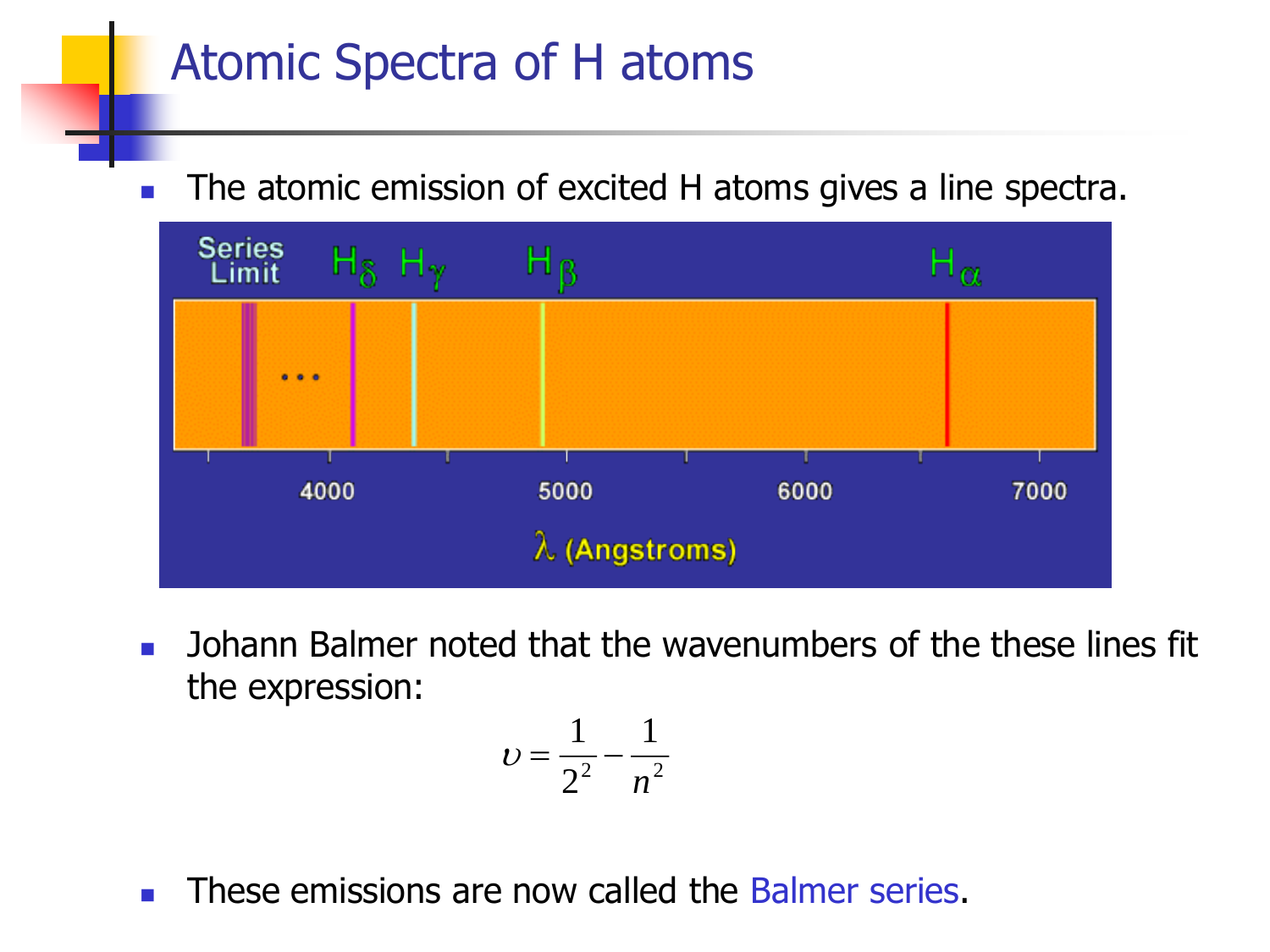- The atomic emission of excited H atoms gives a line spectra.
- Additional lines were discovered in the UV and the infrared and Rydberg noted that the lines fit the general expression.

$$
\upsilon = R_H \left( \frac{1}{n_1^2} - \frac{1}{n_2^2} \right)
$$
 where  $R_H = 109677 \text{cm}^{-1}$ 

- **Different values of**  $n_1$  **give a series of lines:** 
	- **n**<sub>1</sub>=1 (Lyman series)  $n_2=2,3,4,...$ n<sub>1</sub>=2 (Ballmar series)  $n_2=3,4,5,...$
	- **n**<sub>1</sub>=3 (Paschen series)  $n_2=4,5,6,...$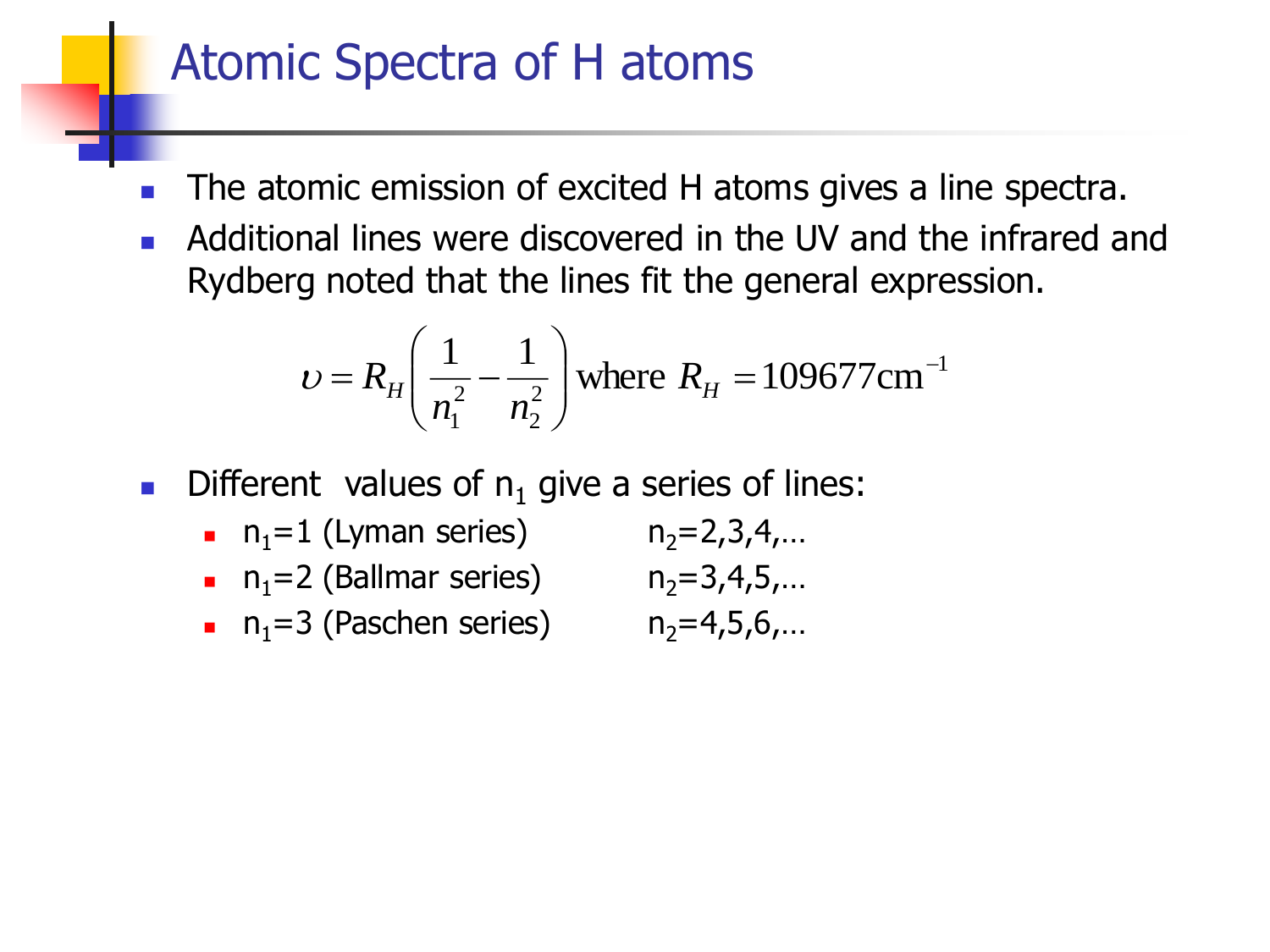Energy is conserved when a photon is emitted, so the difference in energy of the atom before and after the emission event must be equal to the energy of the photon emitted.

$$
\Delta E = hv = \frac{hc}{\lambda}
$$

**Therefore, the**  $n_1$  **&**  $n_2$  **integers in** the Rydberg equation must correspond to quantum numbers for the hydrogen atom.

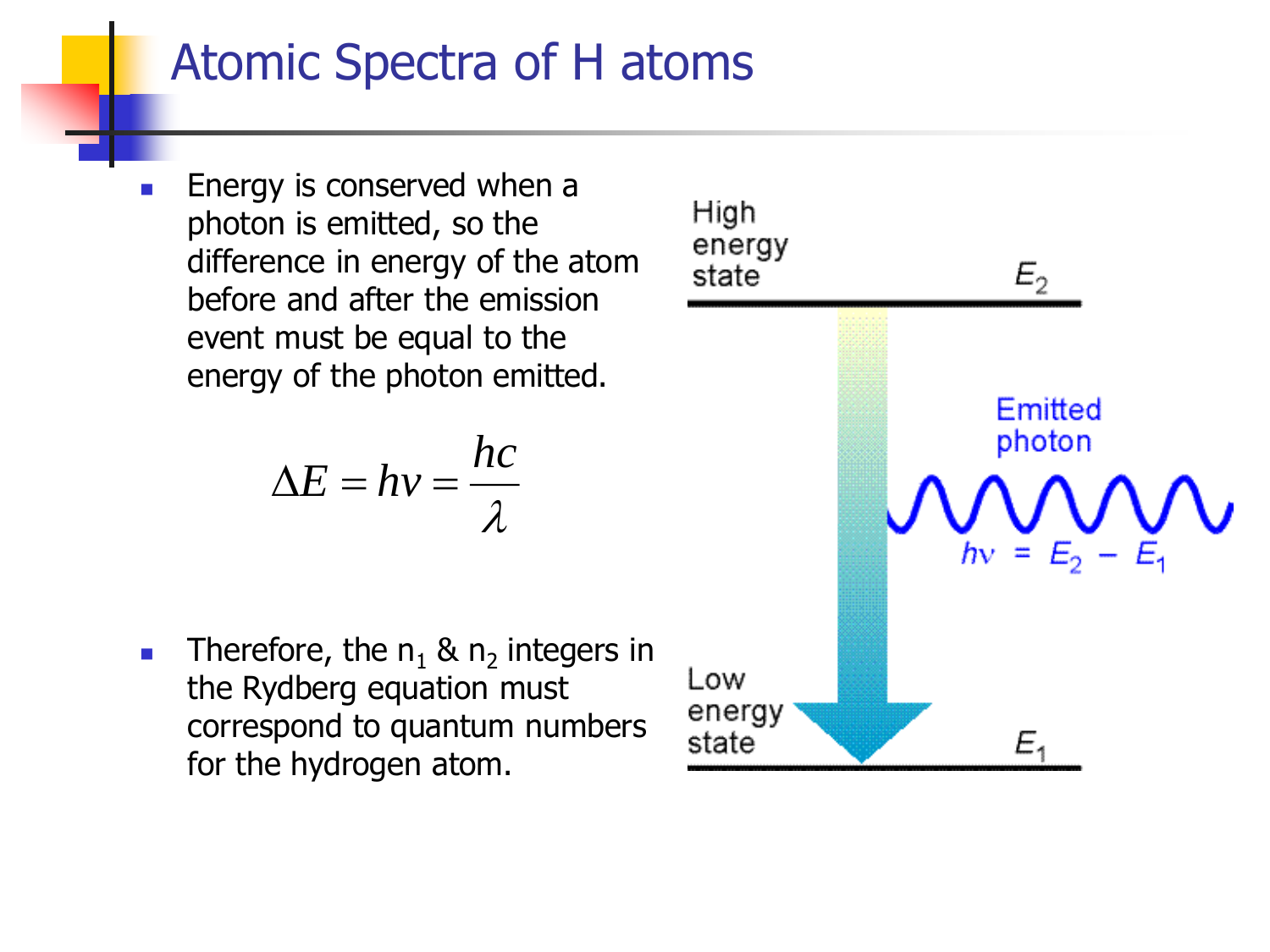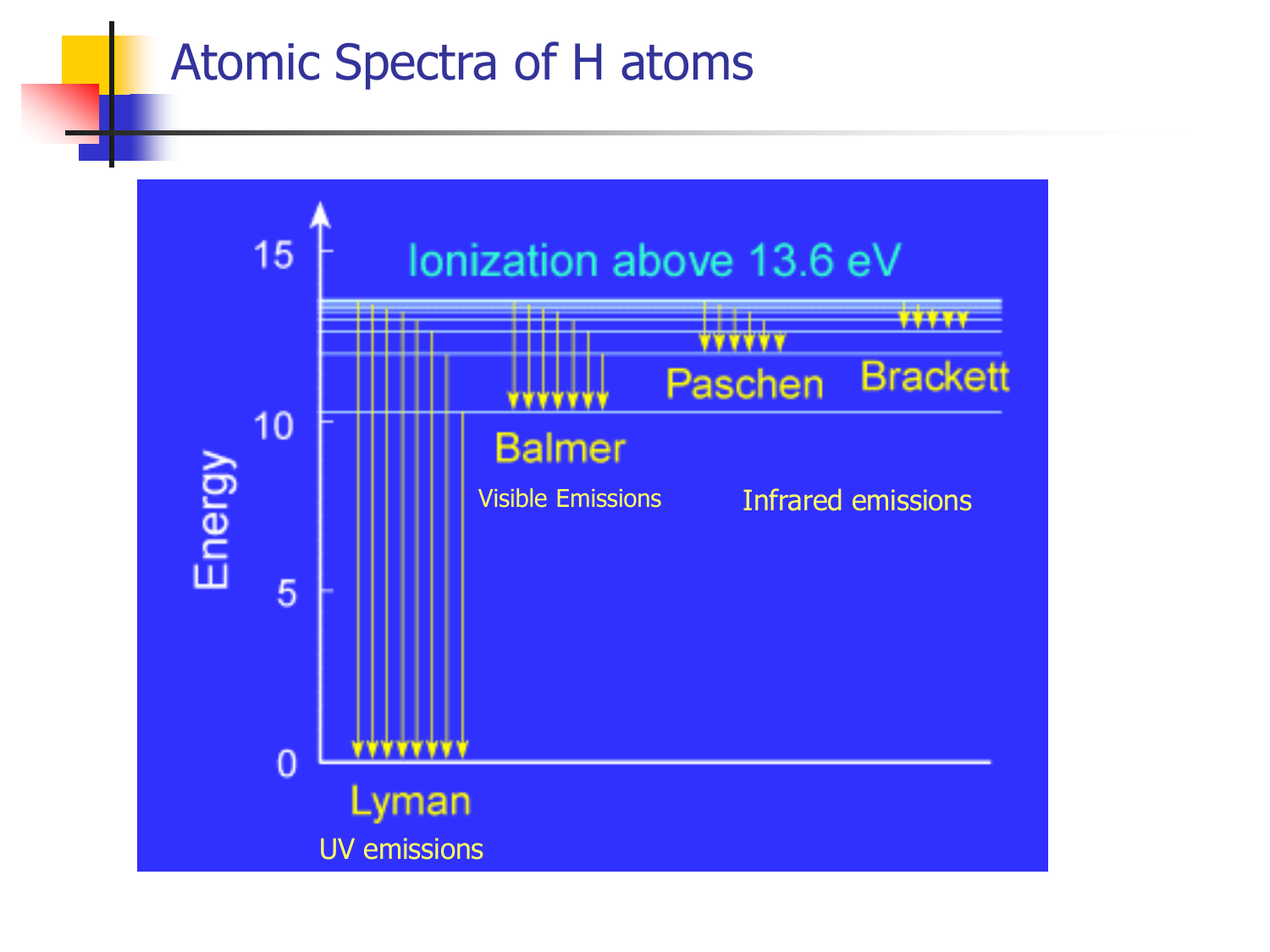# The SWE for Hydrogenic Atoms

 The potential energy for an electron in a hydrogenic atom is due to coulombic attraction between the electron and the nucleus.

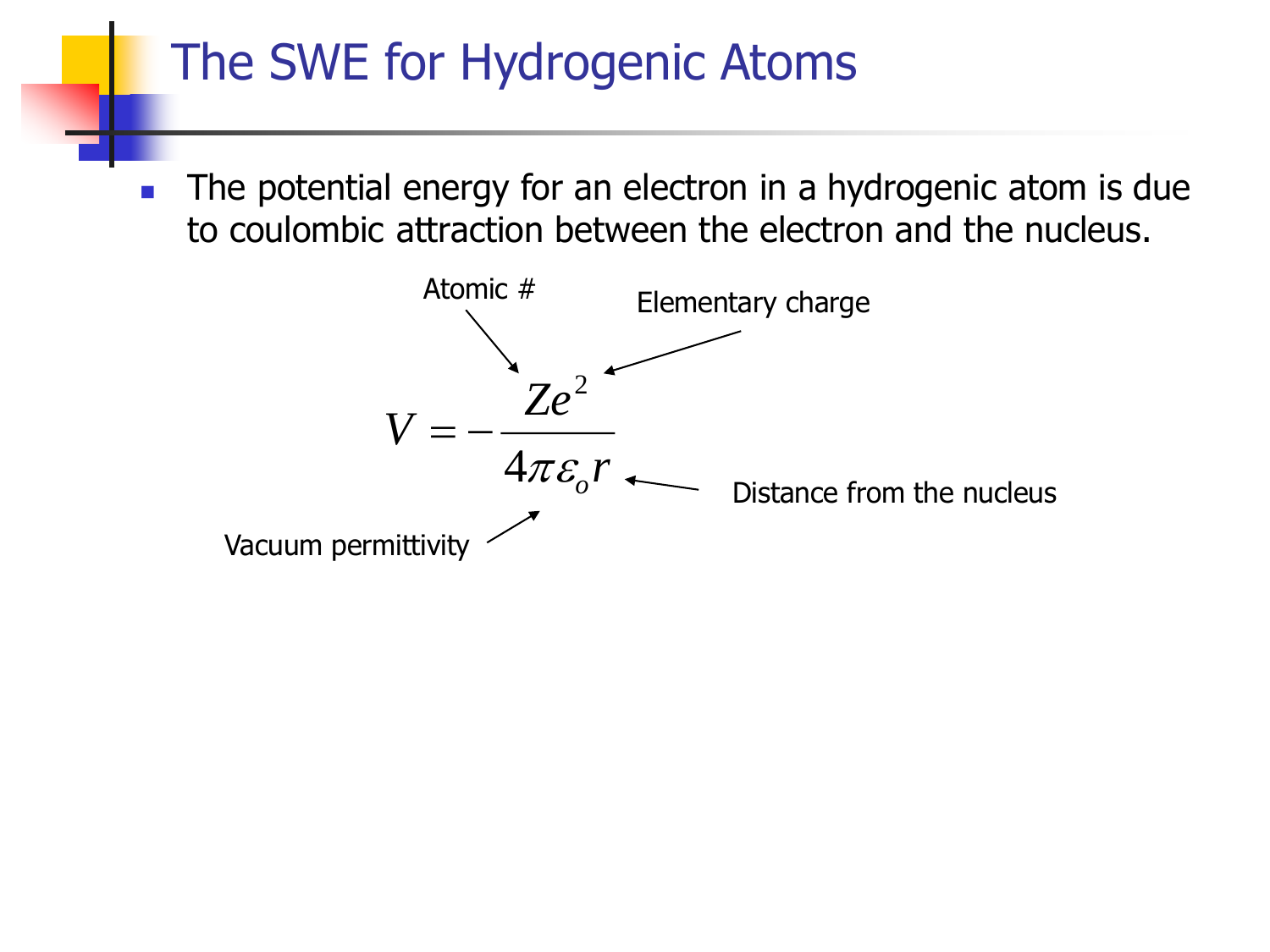# The SWE for Hydrogenic Atoms

- The Hamiltonian must have terms for the KE of the nucleus, KE of electron, and any potential energy.
- **Notally** We can separate the relative motion of the electron and the nucleus from the motion of the atom as a whole giving two equations:
	- $1.$  One describing the free translational motion of a particle of mass m=m<sub>e</sub>+m<sub>N</sub>. We've already solved this problem in CH 11.
	- 2. One describing the internal motion of the electron relative to the nucleus.
- **From now on, we'll speak only in terms of the internal, relative** coordinates.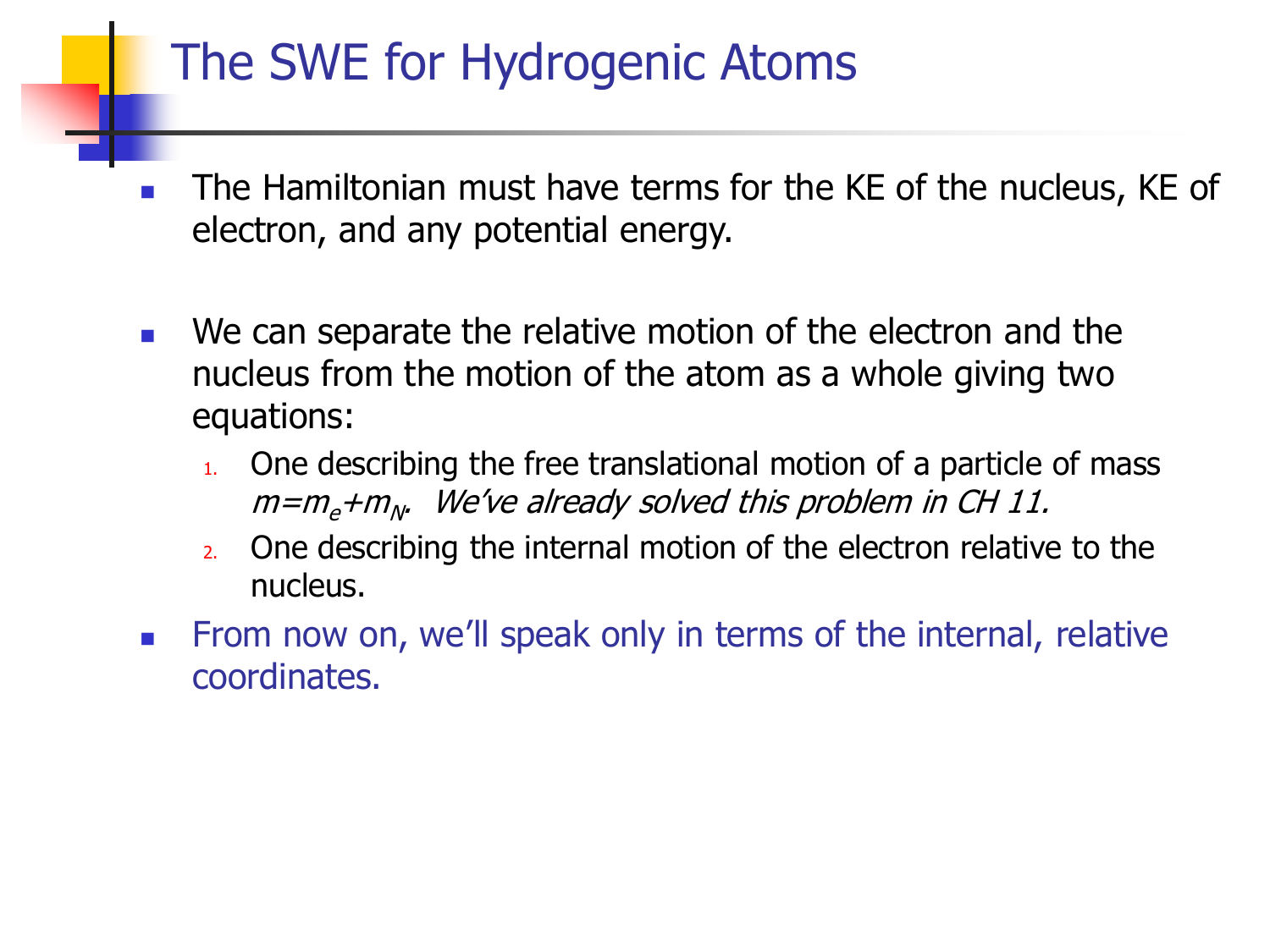# The SWE for Hydrogenic Atoms

 The potential energy is independent of angle allowing the wave function to be seperable into radial and angular components.

 $\Psi(r,\theta,\phi)=R(r)Y(\theta,\phi)$ 

- Results in two separate diff equations to solve:
	- The particle on a sphere is the solution to the angular part.
	- Now we just need the solution to the radial part.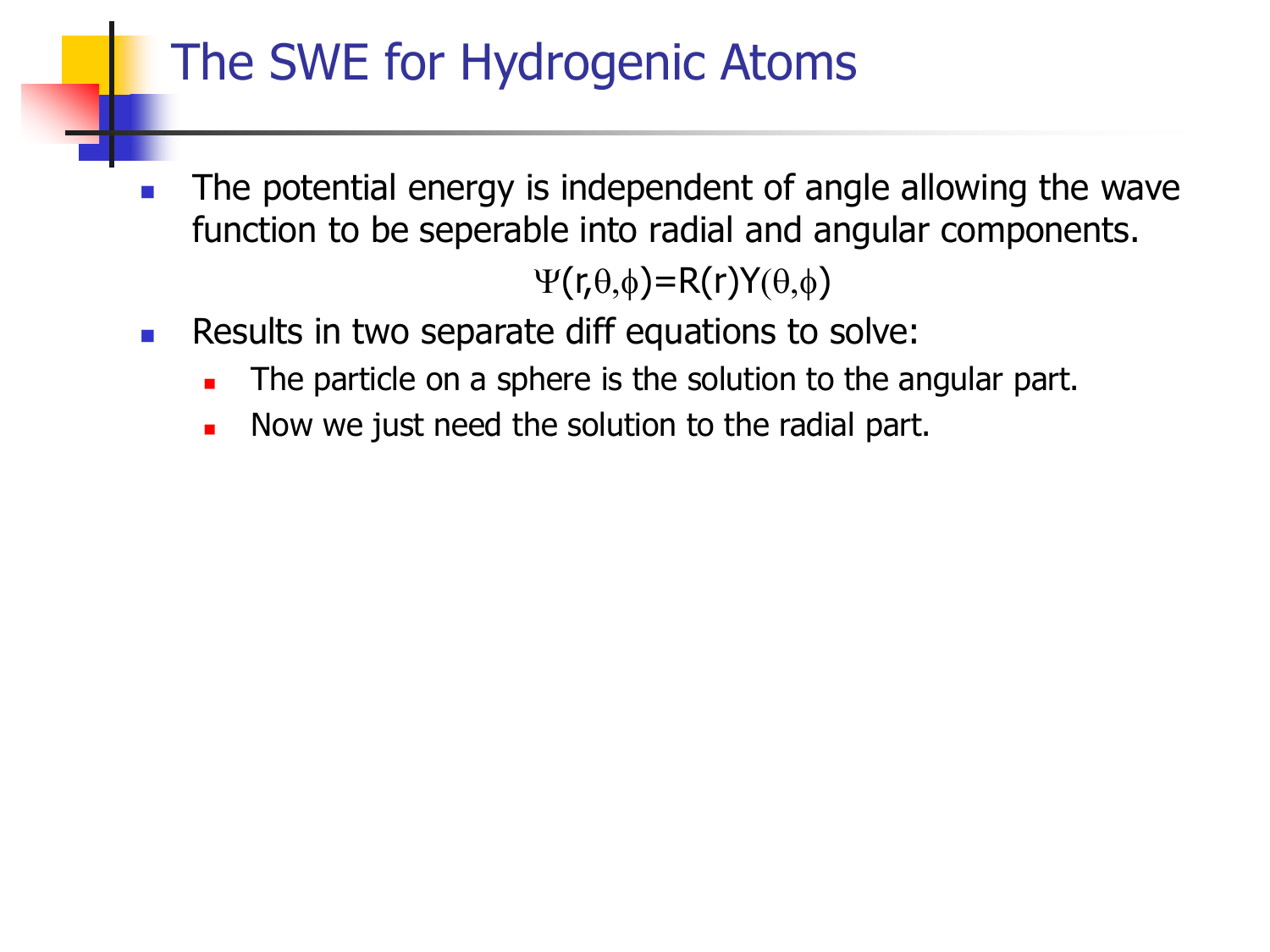# The Radial Part of the SWE

- Write the Hamiltonian.
- **Define**  $V_{\text{eff}}$ **.** 
	- **For zero orbital angular** momentum, Veff = Coulombic potential energy.
	- For nonzero orbital angular momentum, the centrifugal effect gives rise to a positive contribution which is very large near the nucleus.

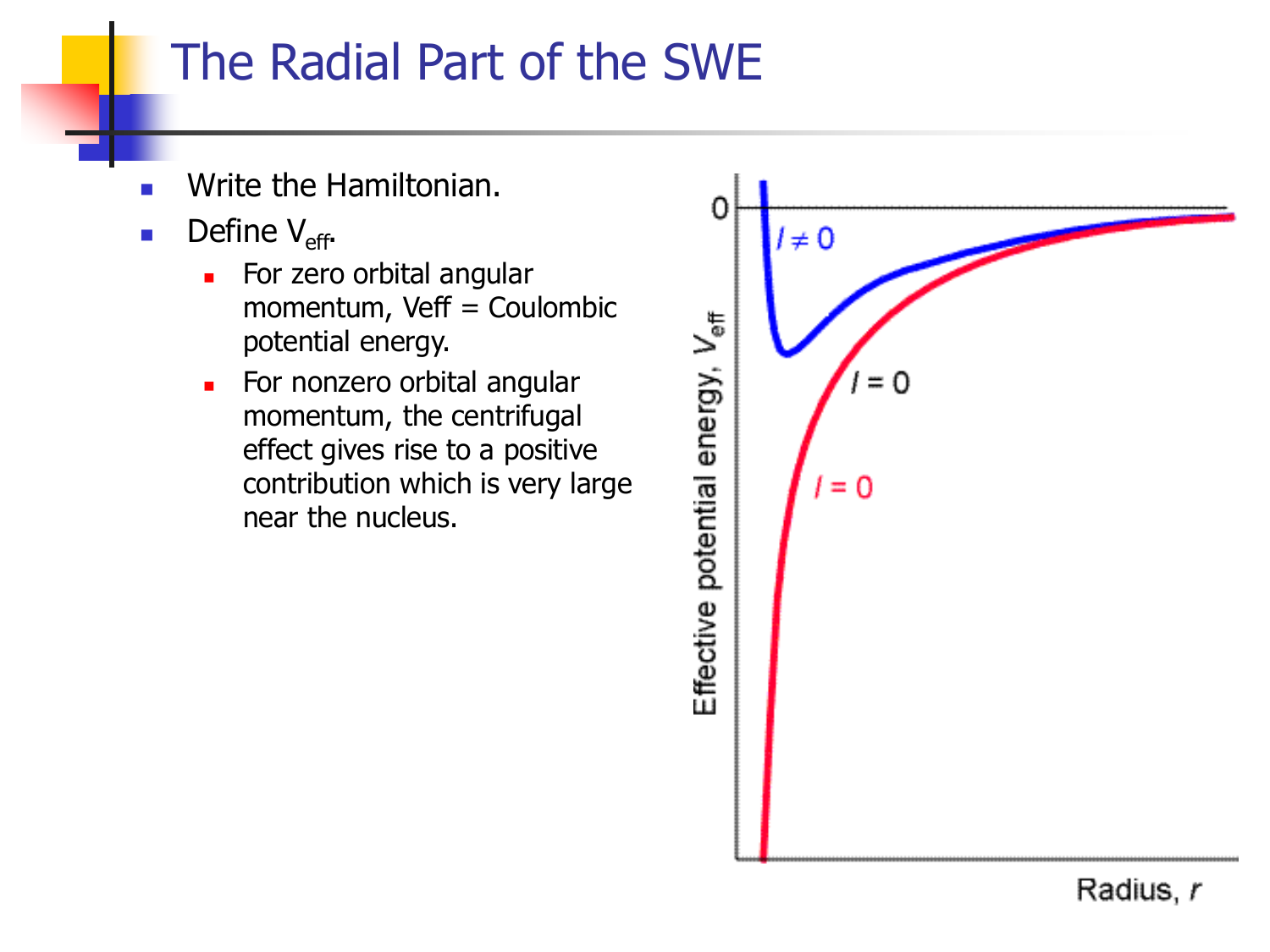# The Radial Solution

Solving the radial equation gives energies:

The wavefunctions are shown in table 13.1, p. 349.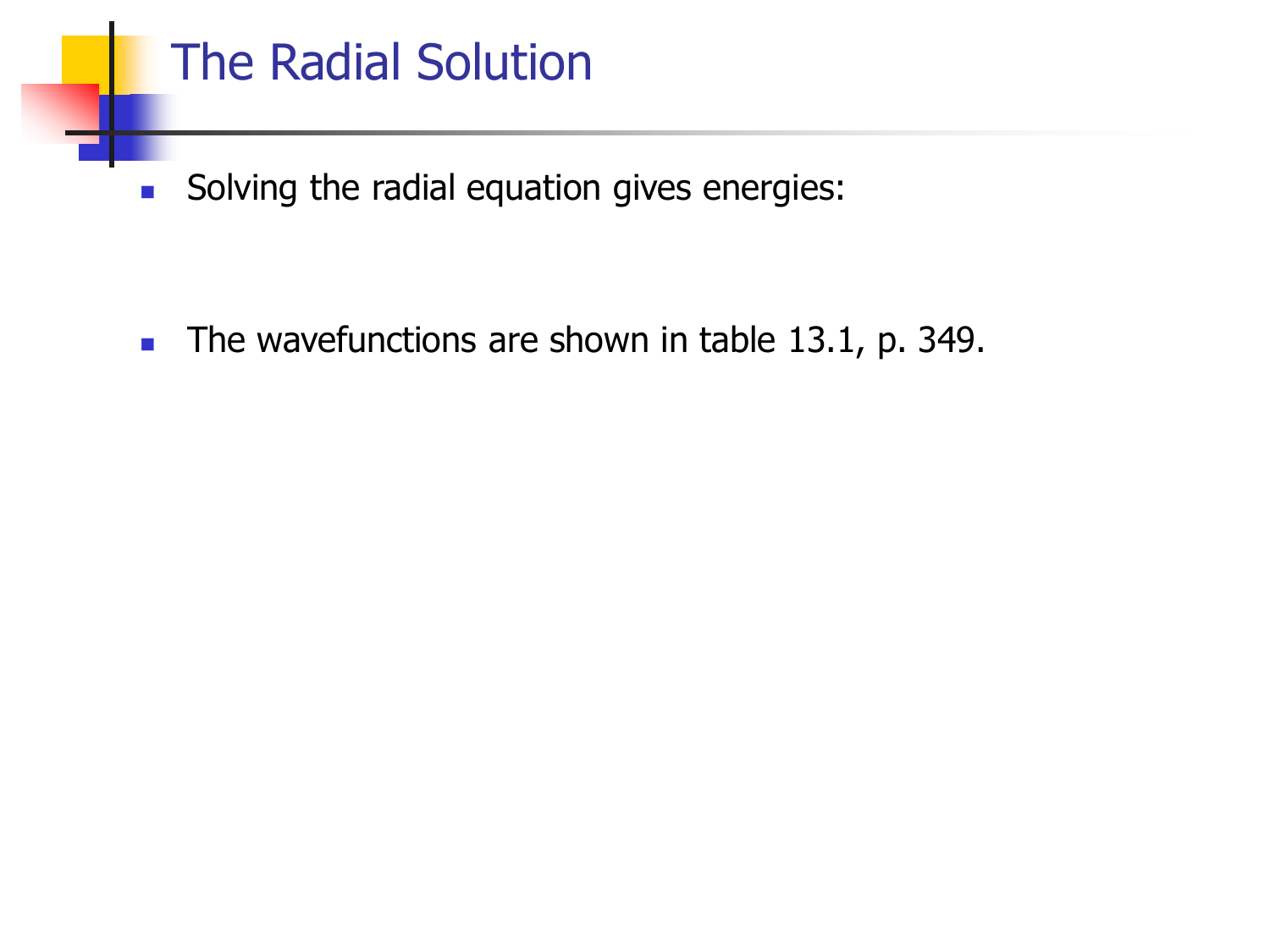#### The Radial Wavefunctions

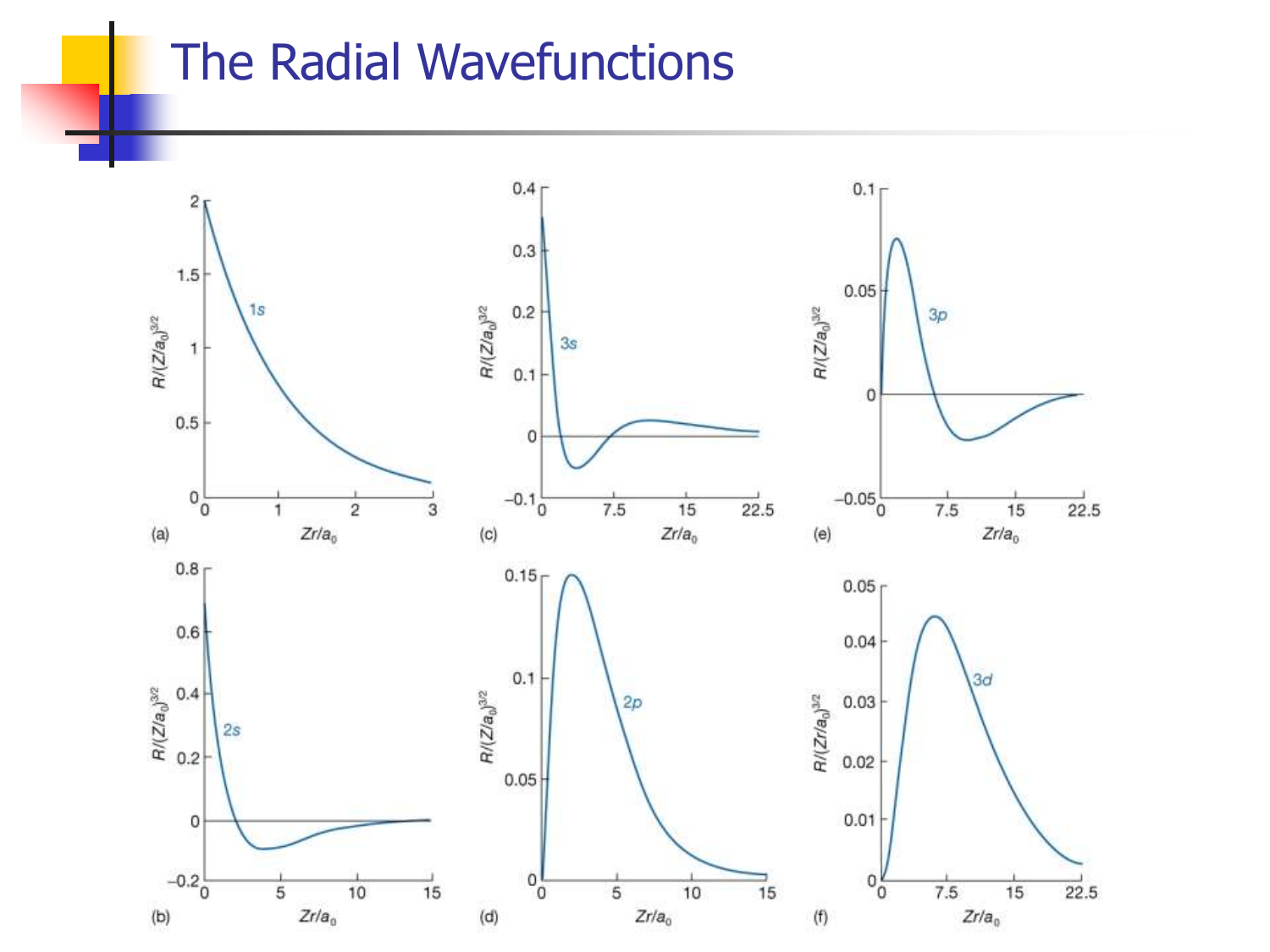## Atomic Orbitals

- An atomic orbital is a one-electron wavefunction for an electron in an atom.
- **Each AO** is defined by three quantum numbers:  $n$ ,  $l$ ,  $m$ Principal quantum number:  $n = 1, 2, 3, ...$  {Determines the energy} Angular momentum quantum number:  $l=0,1,2,...,n-1$ Magnetic quantum number:  $m_l = l, l-1, l-2, \ldots, -l$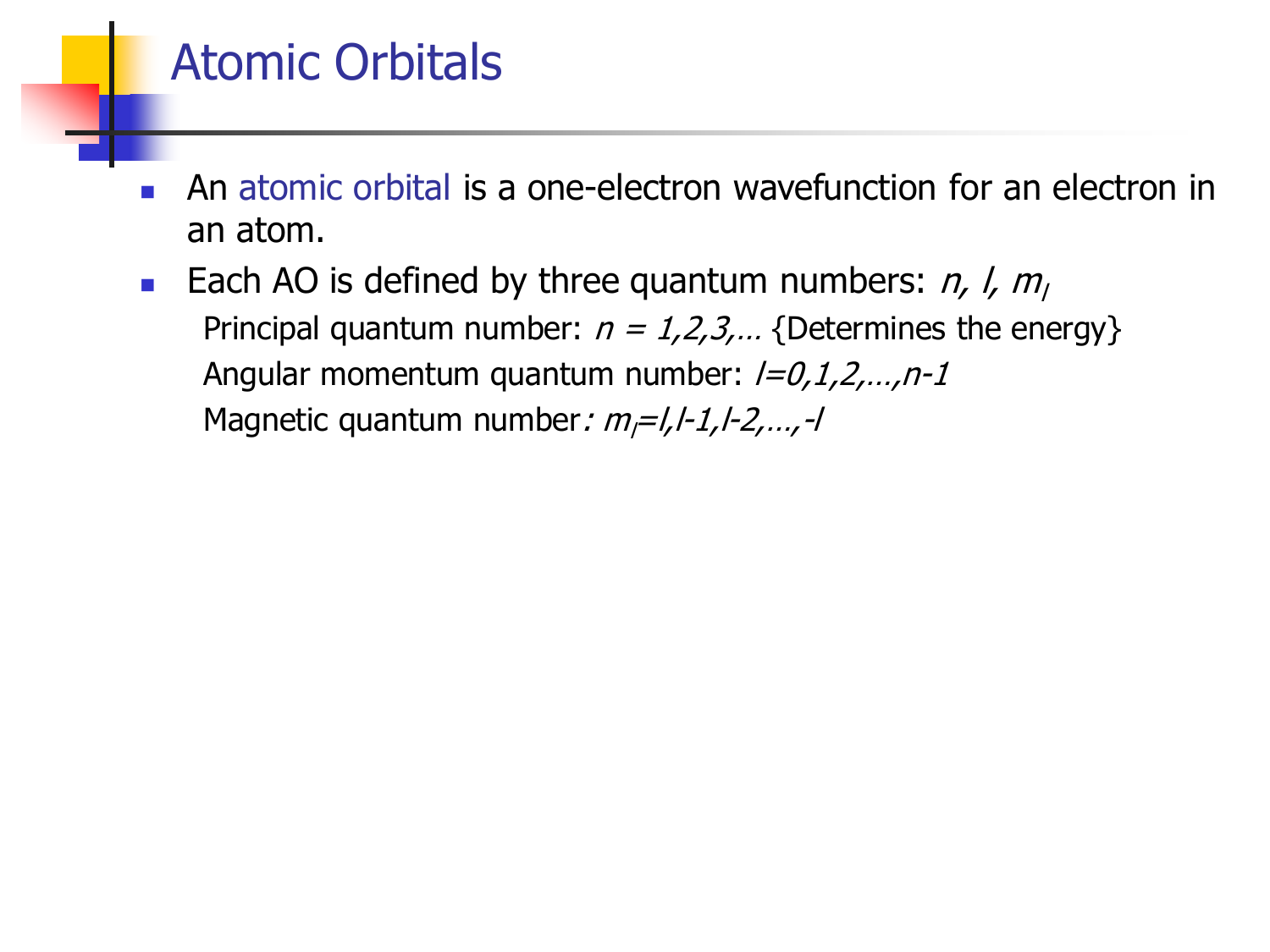# Atomic Energy Levels

 The energy levels are determined by the principal quantum number:

- Gives almost exact agreement with experimental values. Disagreement arises from relativistic effects, which are not treated by the non-relativistic SWE.
- Each energy level is  $n^2$ -fold degenerate due to the different possible values for  $/$  and  $ml$ .
- **Selection rules only allow certain transitions** to occur:

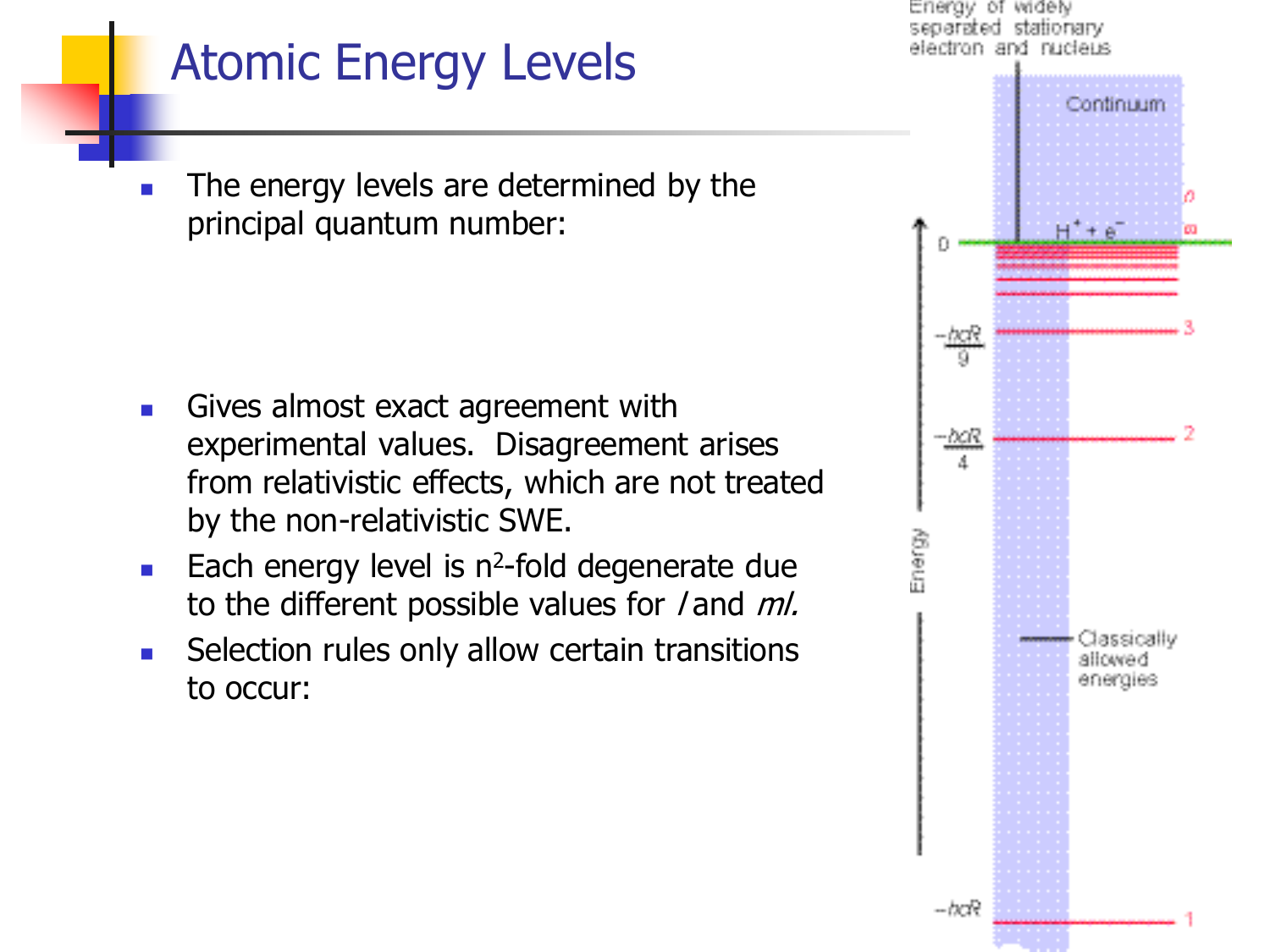Energy of widely separated stationary.

# Atomic Energy Levels

- We arbitrarily define an infinitely separated atom and electron to have zero energy.
- Negative energy implies a bound state.
	- The energy of the atom is lower than that of an infinitely separated stationary electron and nucleus.
- **Positive energy corresponds to an unbound** state.
	- The energies of an unbound electron are not quantized and therefore form a continuum of states.
- **The ionization energy is the minimum amount** of energy required to remove an electron from the ground state to the continuum.

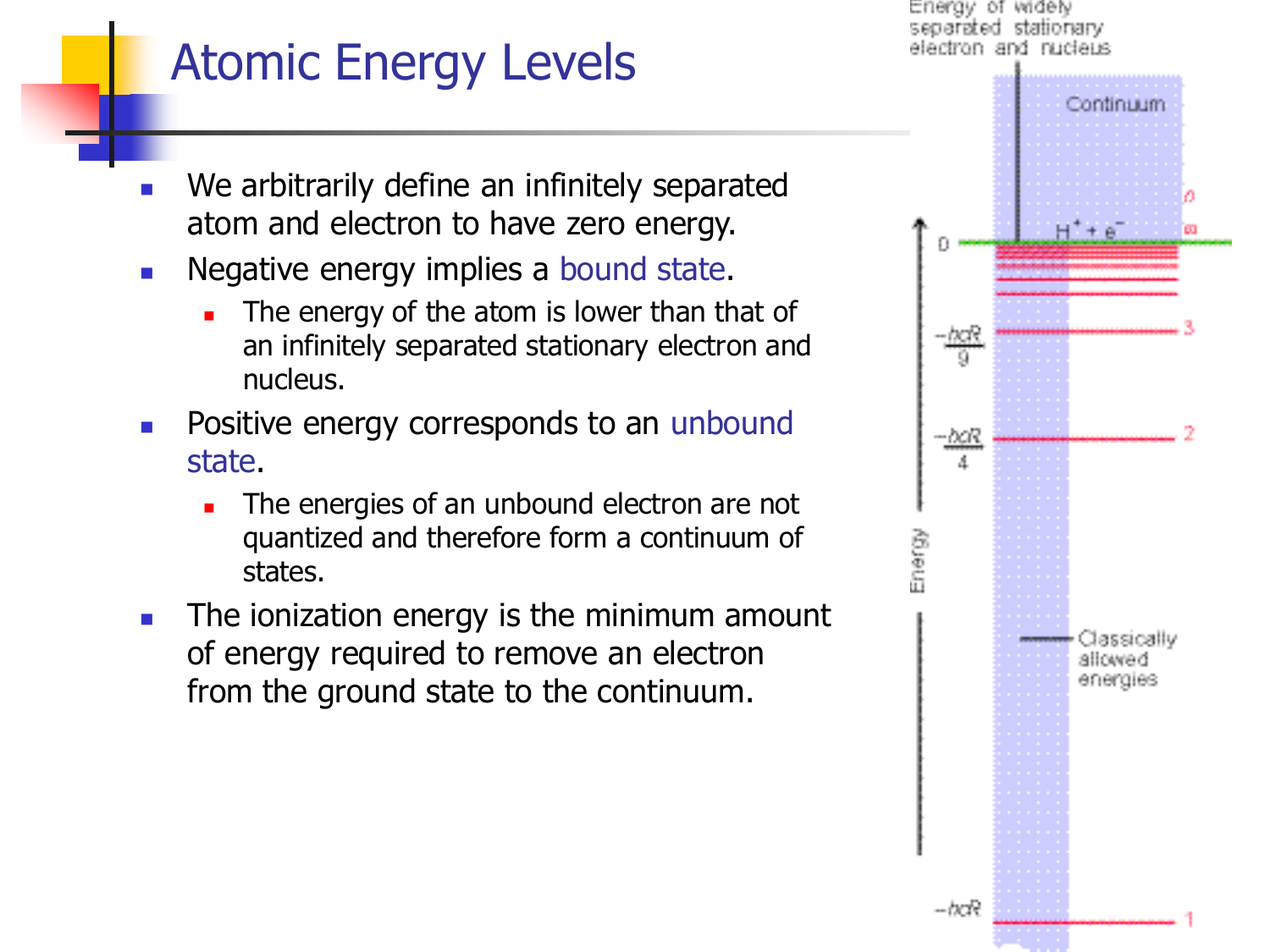## Shells and Subshells

- An orbital with a given value of  $n$  forms a single shell of the atom.
- **Shells are referred to by letters:**

 $n = 1$  2 3 4 K L M N Orbitals with the same  $n$ , but different values of / form subshells.

| $I = 0$ | 1 | 2 | 3 | 4 | 5 | 6 |
|---------|---|---|---|---|---|---|
| s       | p | d | f | g | h | i |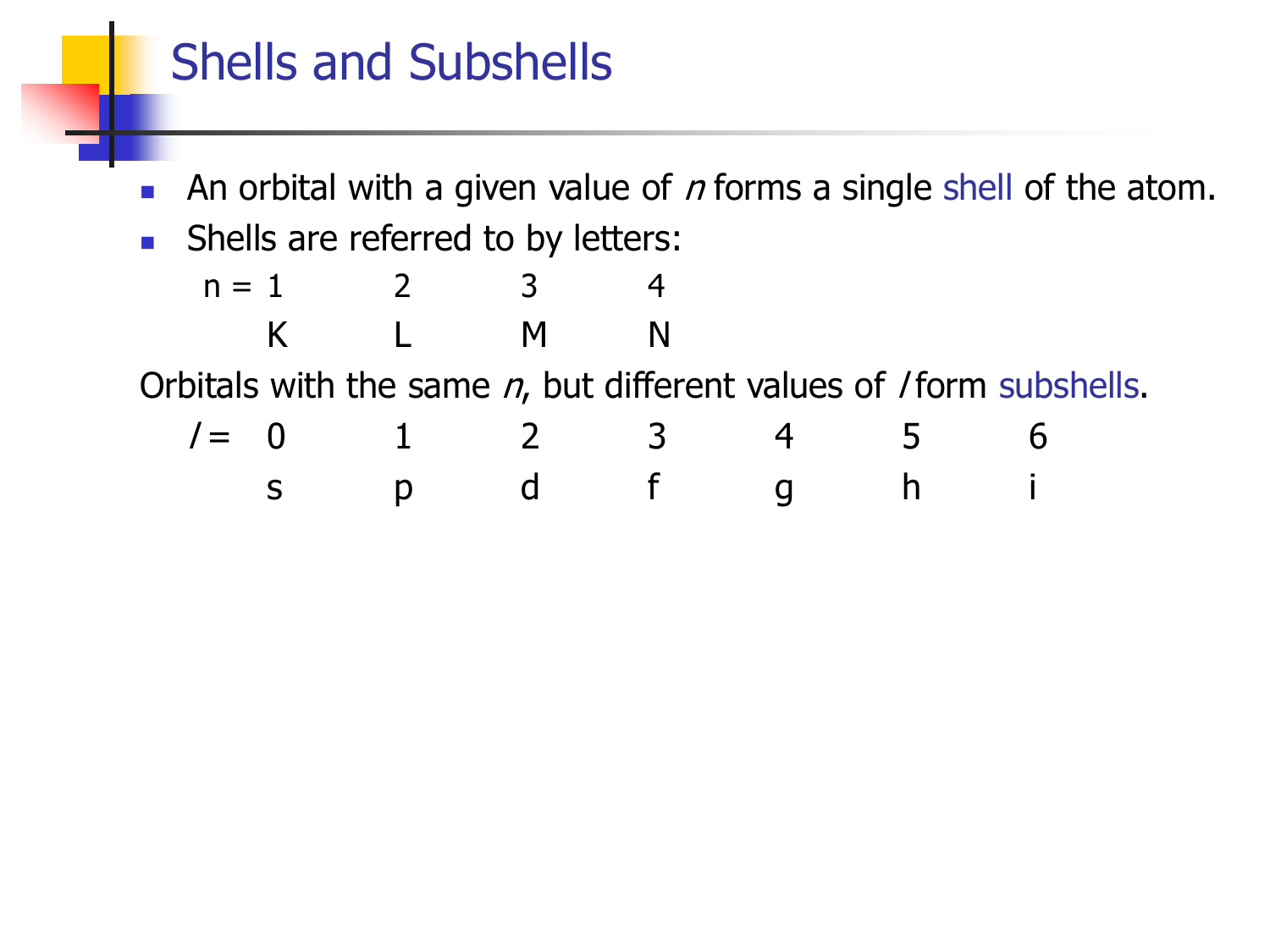### Shells and Subshells

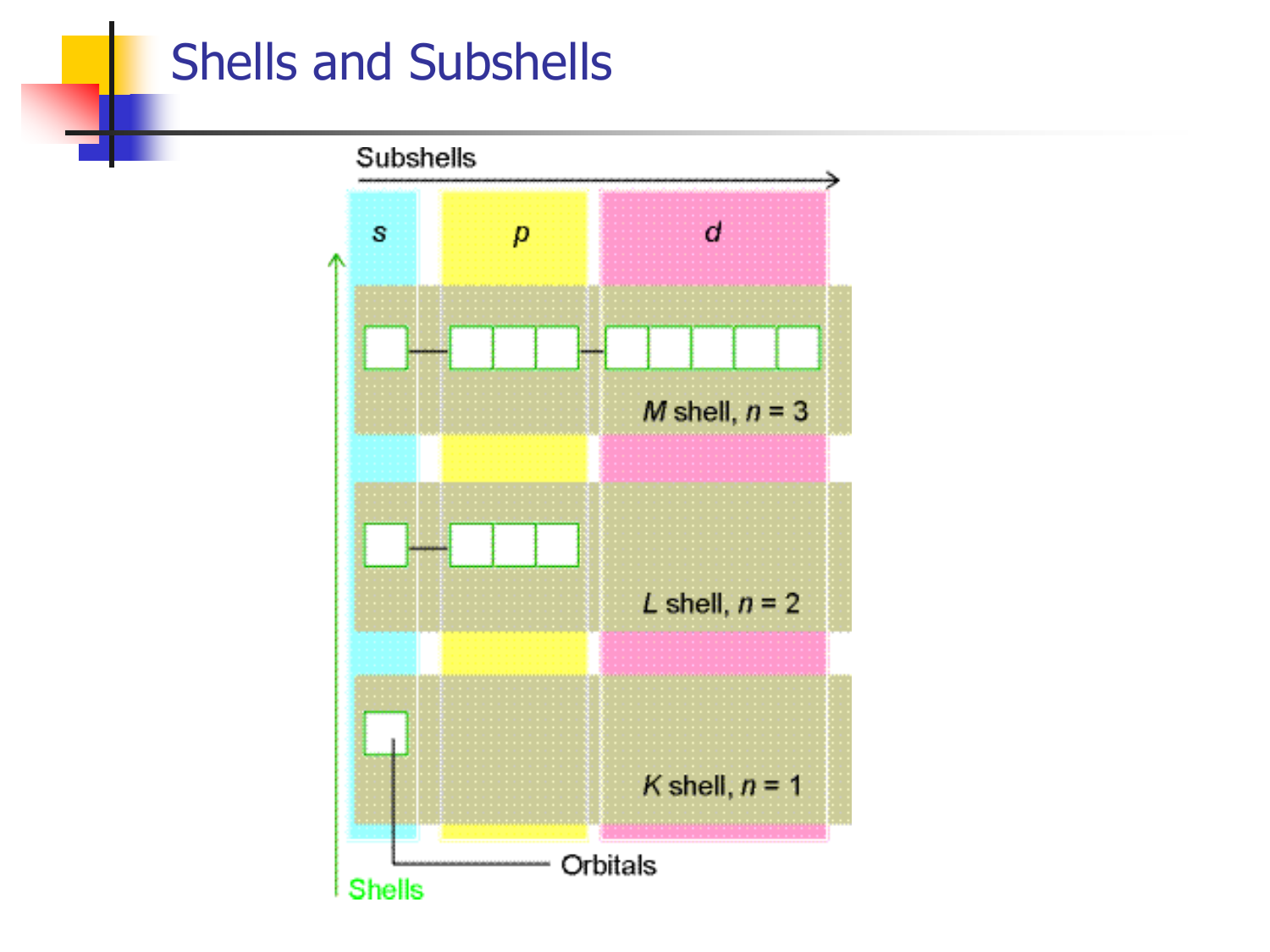#### s orbitals

- **All s orbitals are spherically symmetric becauses there's no** angular dependence in  $Y_{0,0}(\theta,\phi)$ . (See table 12.3 p. 334)
- There are radial nodes where the polynomial factor (see table 13.1 p. 349) is equal to zero.
	- Demonstrate for 2s orbital: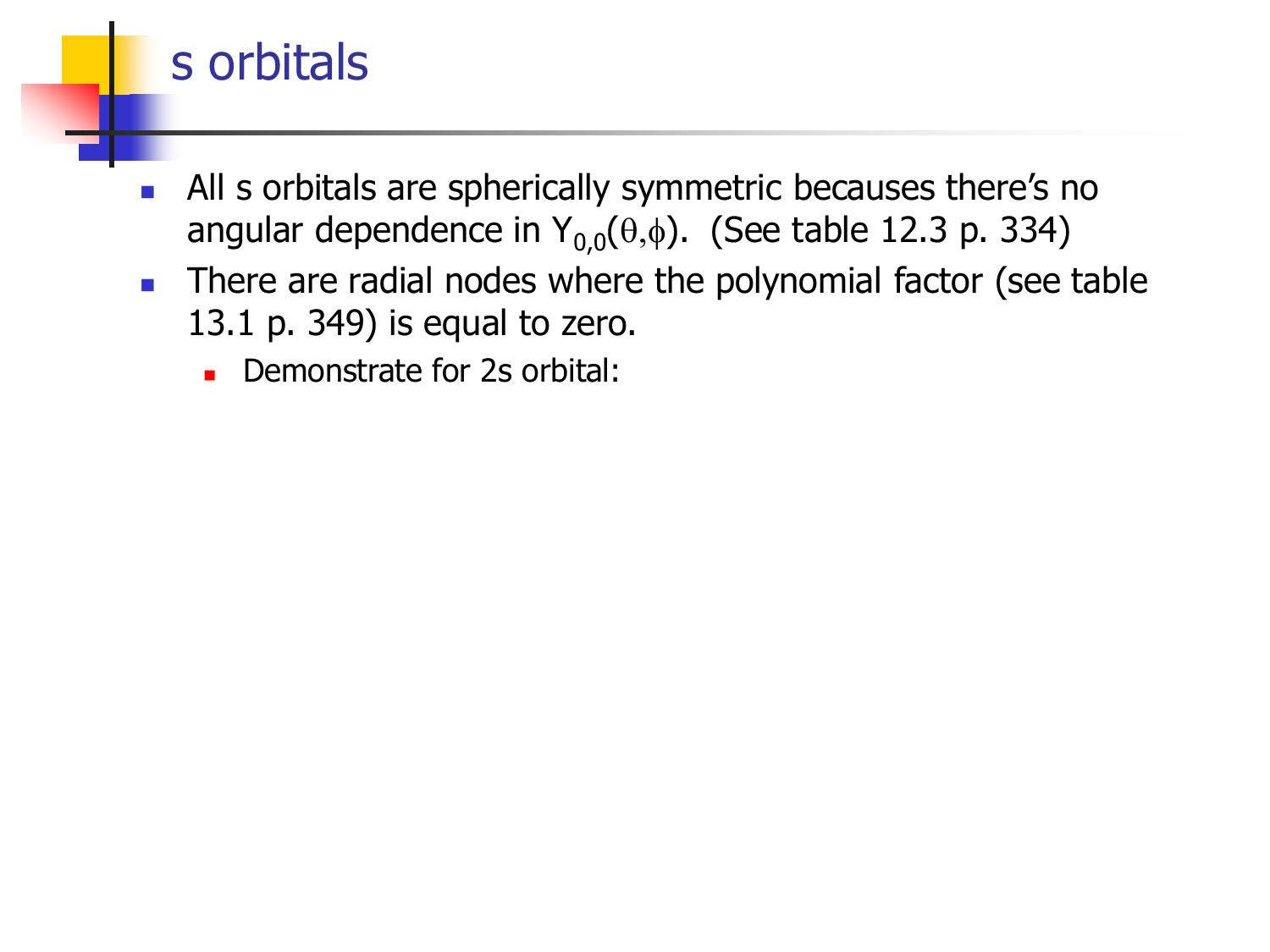## Electron probability density



- $\blacksquare$  It is common to depict the probability density of the electron  $|\Psi|^2$  by the density of shading.
- On the left, we have the probability density of a 1s and 2s orbital. Note the node in the 2s orbital.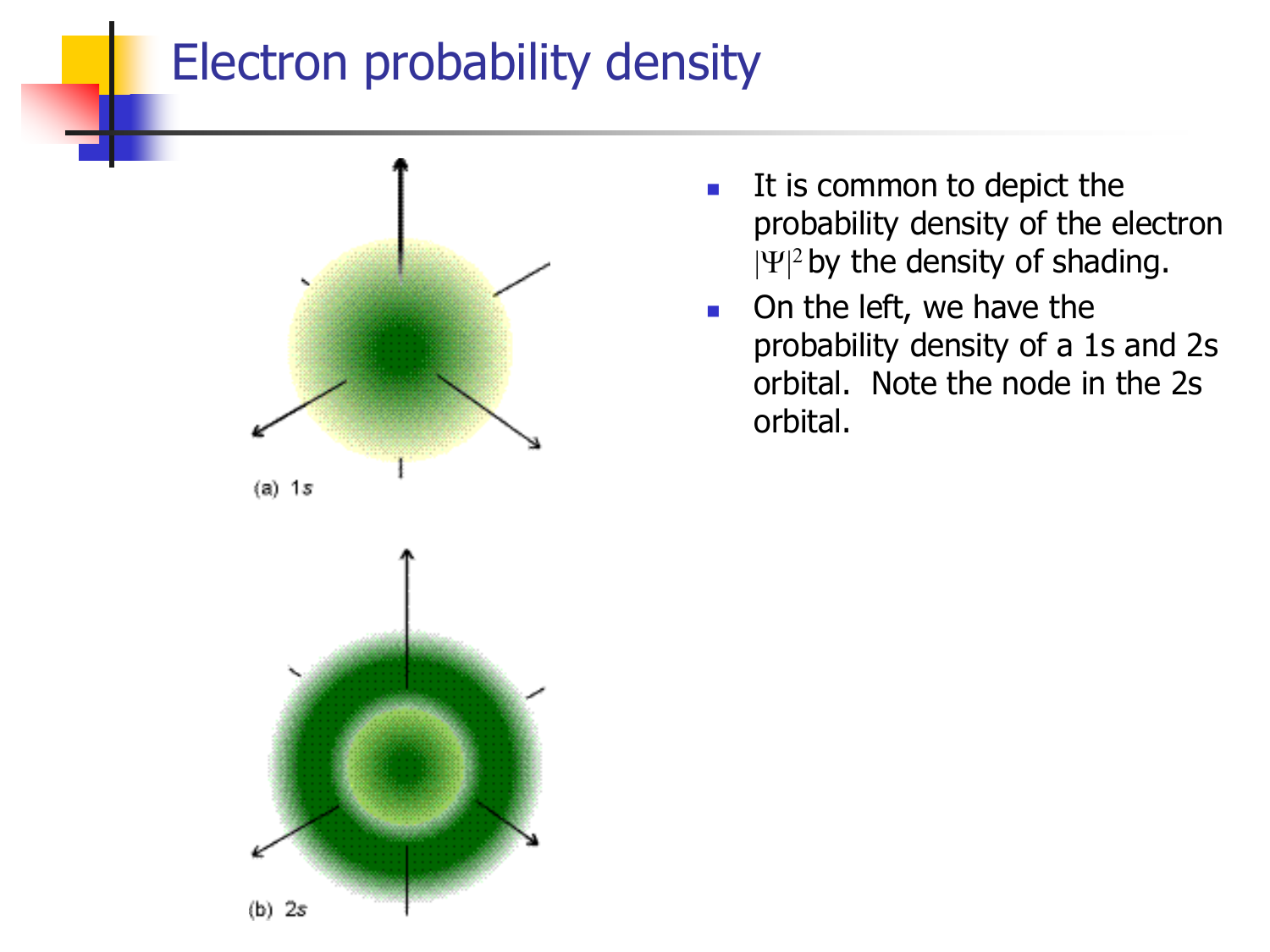## Boundary Surface (Size of an orbital)

**Sometimes the size of an orbital** is represented as a boundary surface, the surface that captures about 90% of the the electron probability.

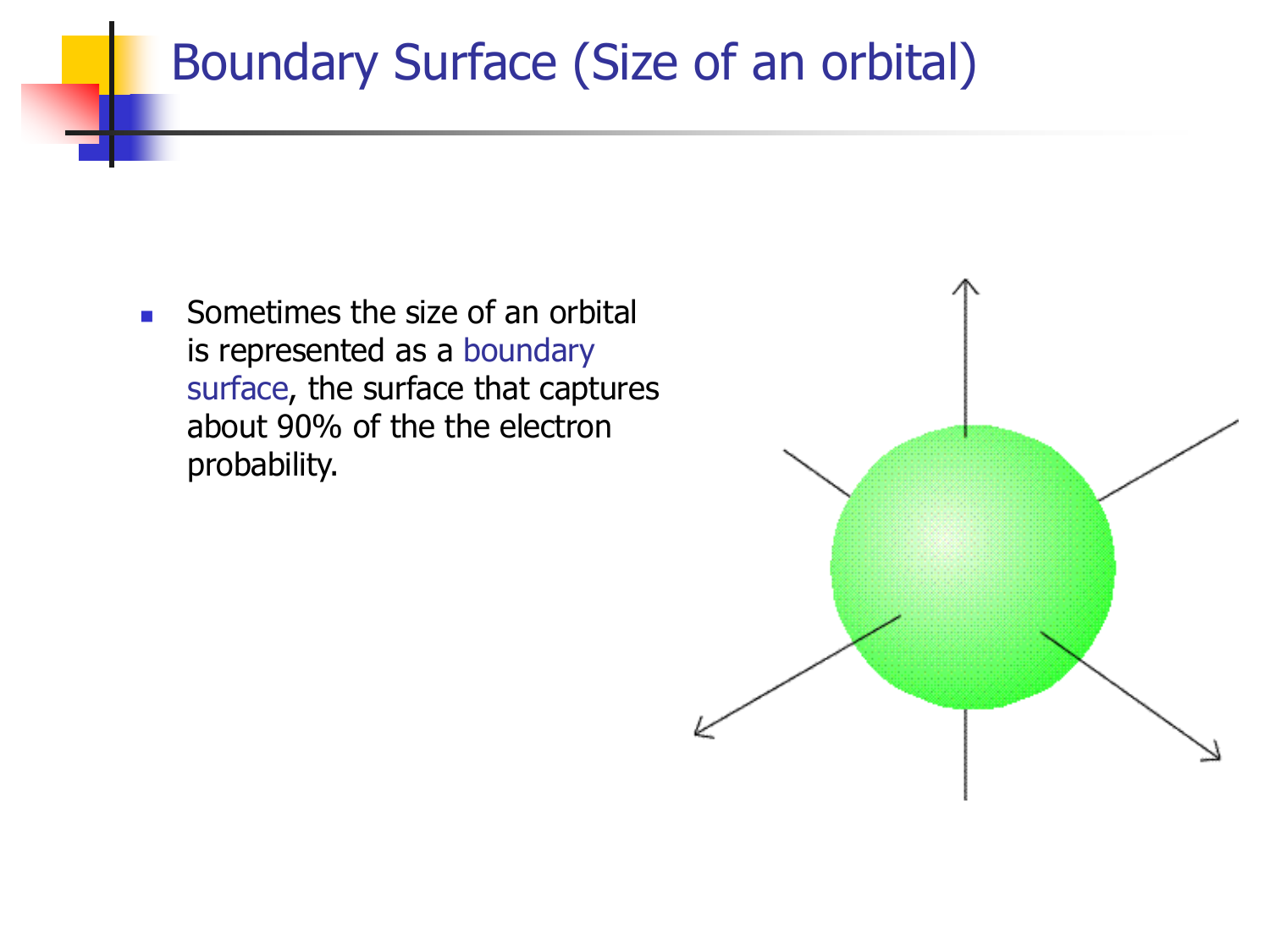#### Orbital Size

- What is the mean radius of a 1s orbital?
- **In general:**

$$
\langle r \rangle_{n,l} = n^2 \left[ 1 + \frac{1}{2} \left( 1 - \frac{l(l+1)}{n^2} \right) \right] \frac{a_o}{Z}
$$

- **Average radius increases as n** increases.
- For a given value of  $n$ , the mean radius lies in the order  $d < p < s$ .

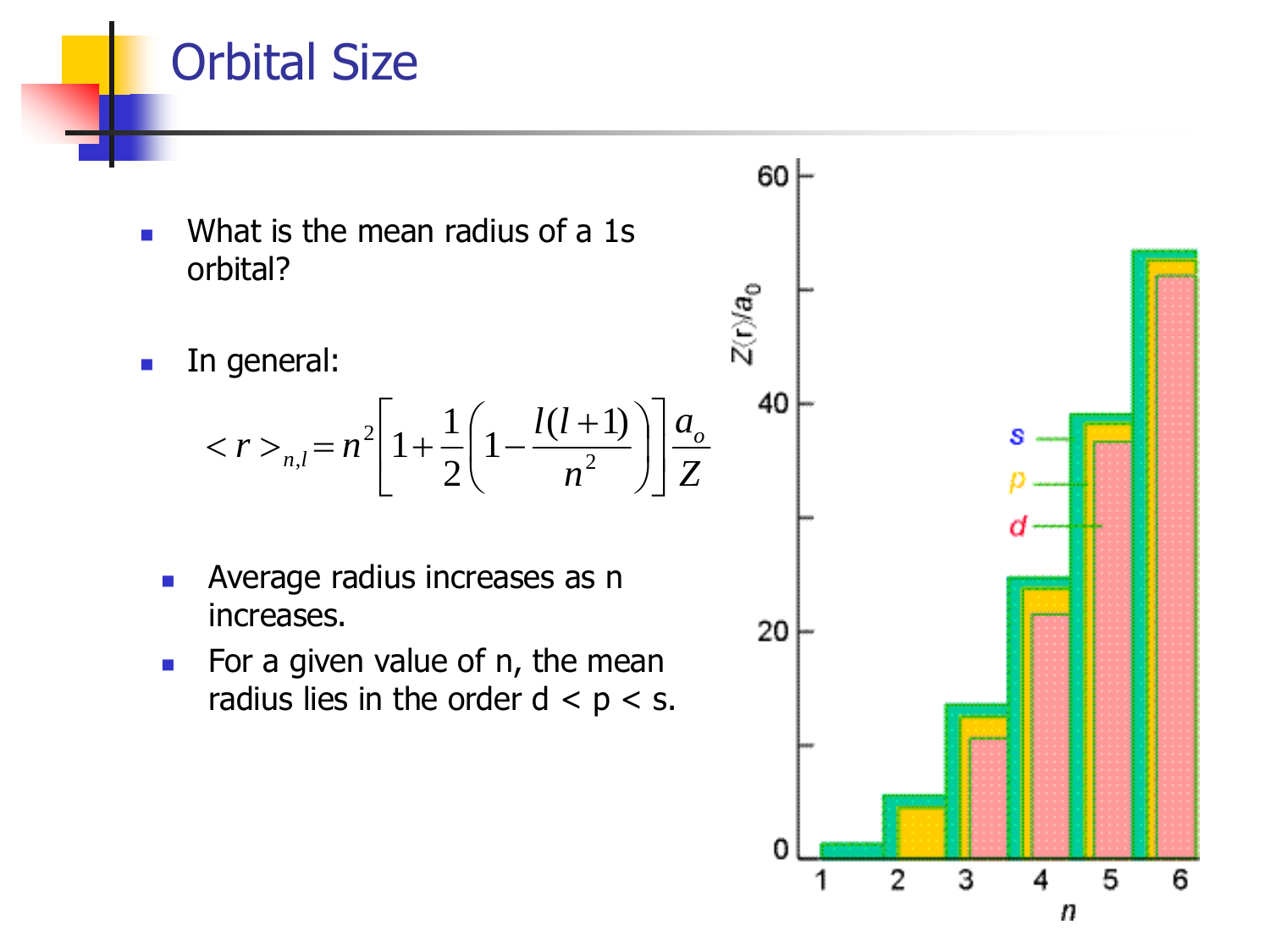# Radial Distribution Functions

- The probability of finding an electron in any region is given through  $|\Psi|^2$ .
- **But consider the probability of finding the electron anywhere on a** spherical shell of thickness  $dr$  at a radius r.
- $\blacksquare$  P(r)dr gives the probability of finding the electron anywhere in this shell and is termed the radial distribution function.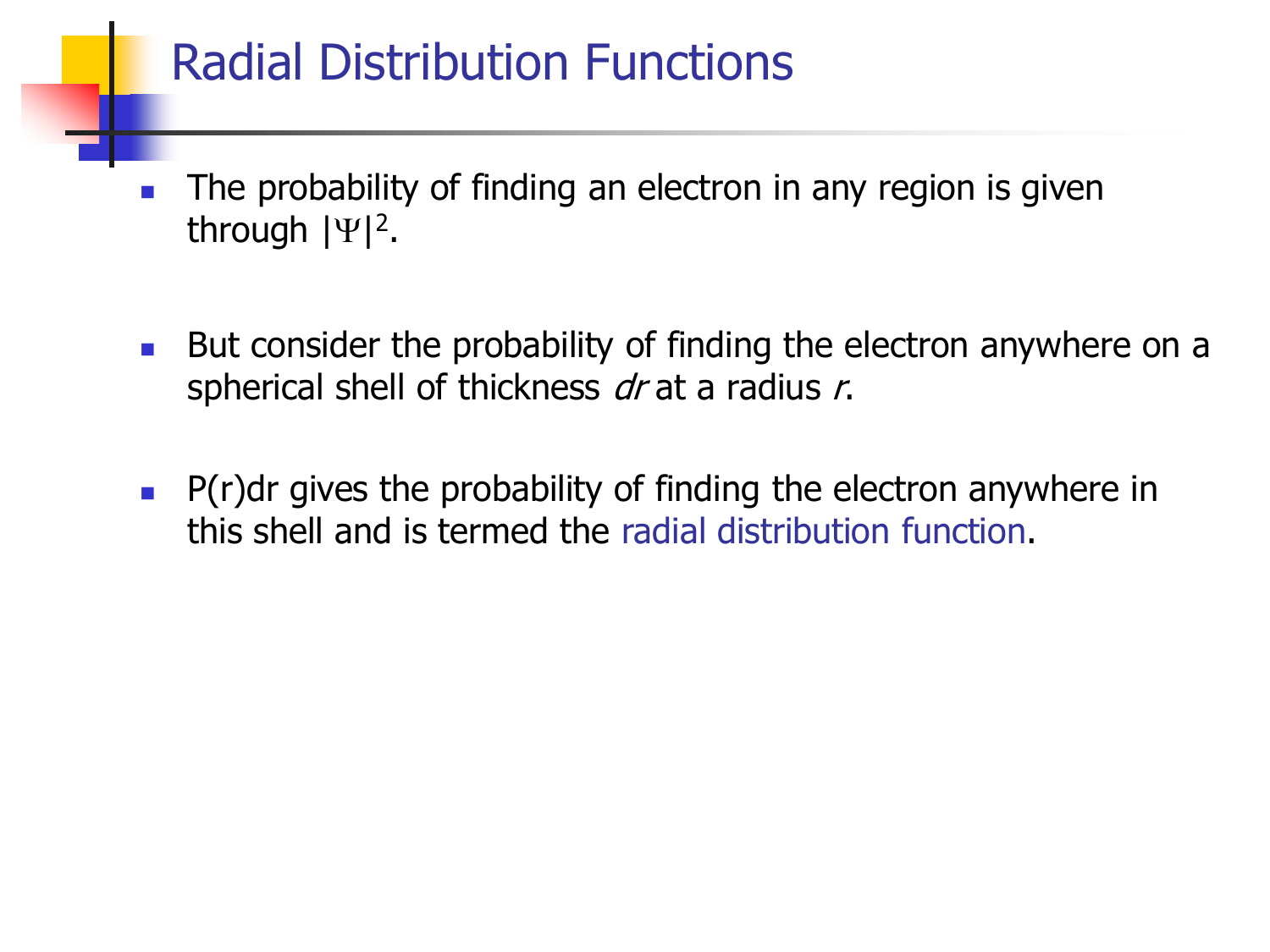# Radial Distribution Functions for 1s orbital

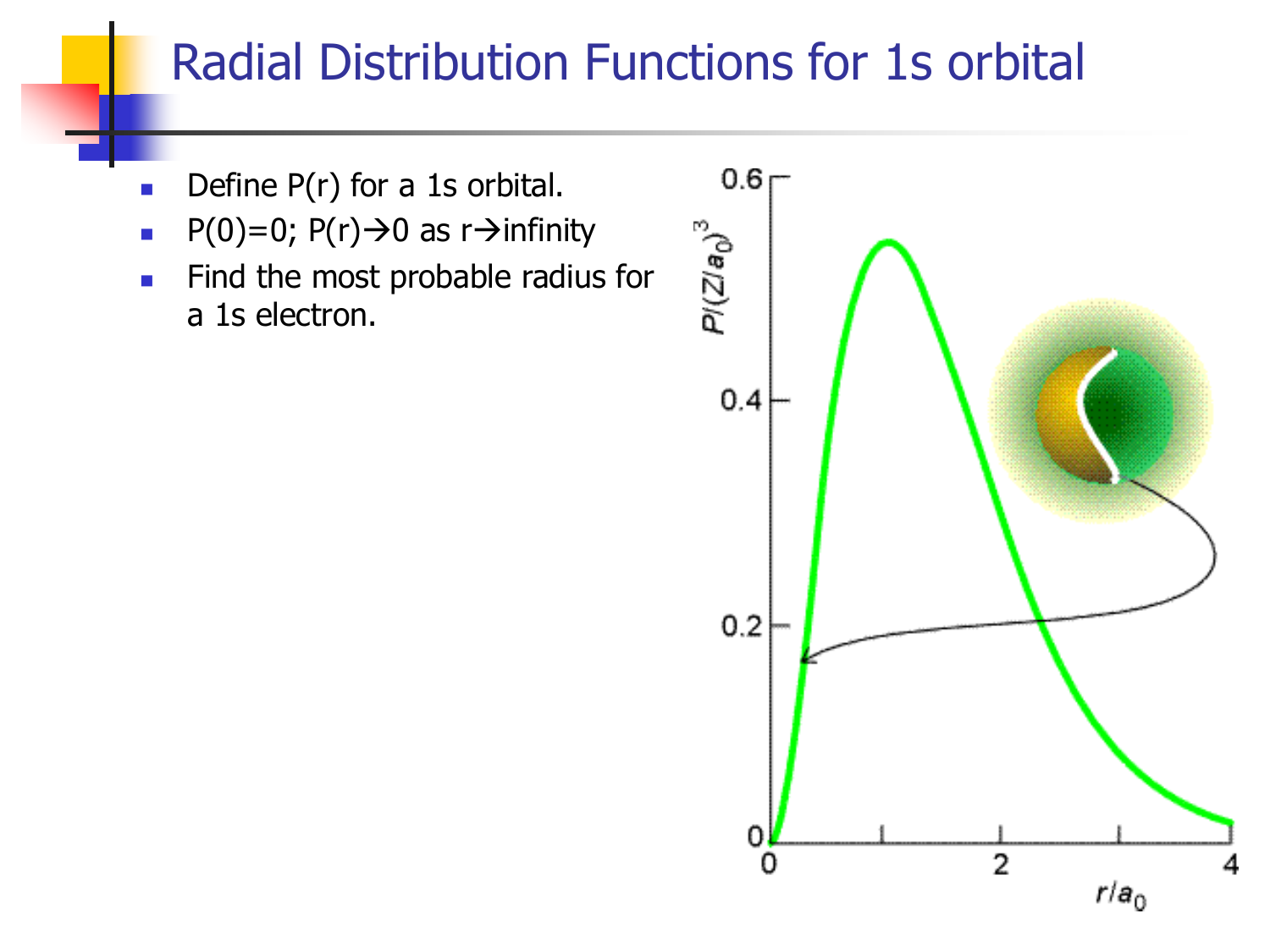

This causes the potential energy to go to infinity at  $r=0$ .

p orbitals

- There's therefore no probability of the electron being at the nucleus.
- **Show the three p orbitals, which are distinguised by three** different values for  $m_{\mu}$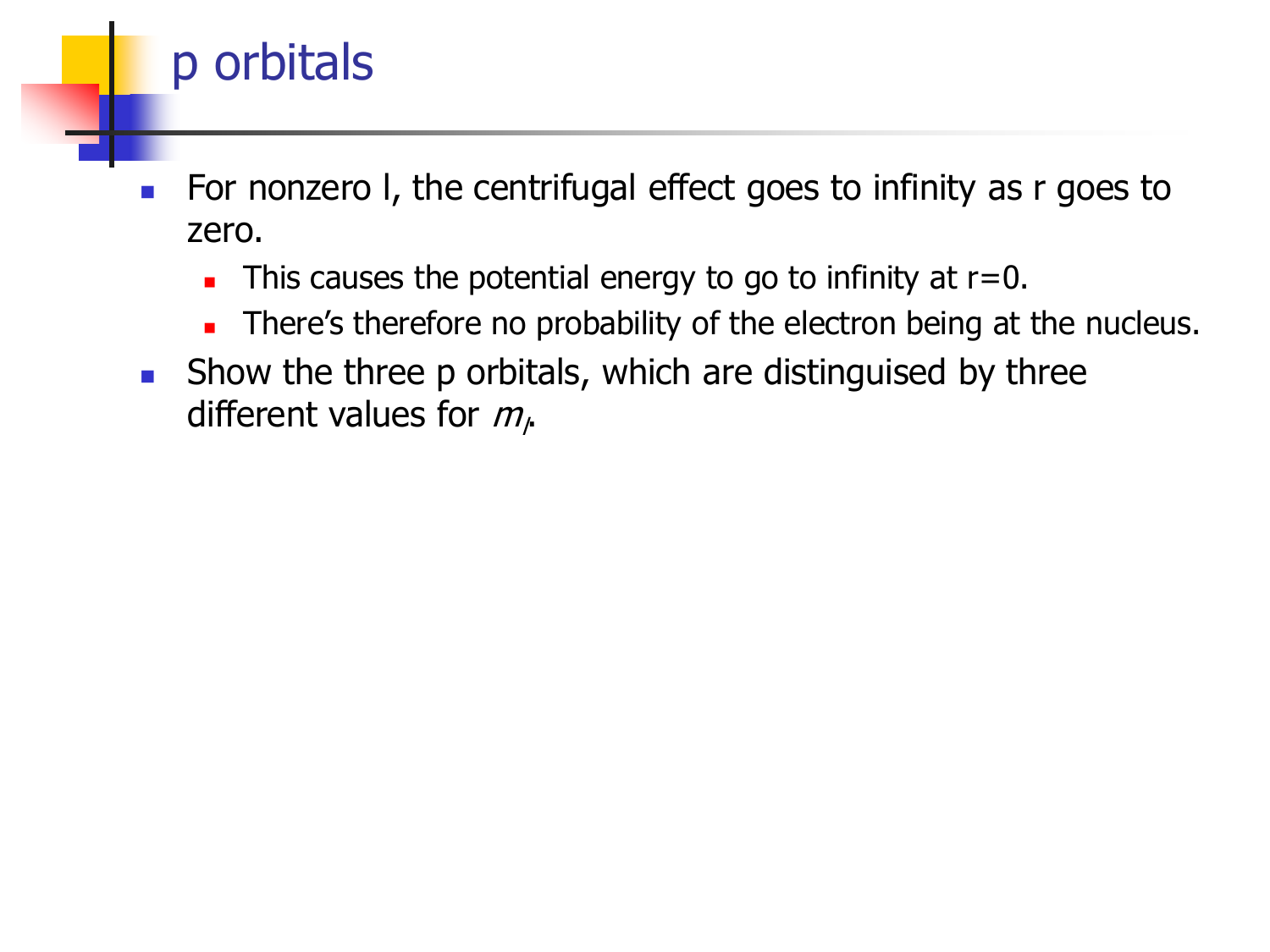

- The xy-plane is the nodal plane, hence the origin of the "pzorbital".
- **Although the density is positive** everywhere, different shading indicates the phase of  $\Psi$ .



 $\rho_{_j}$ 

z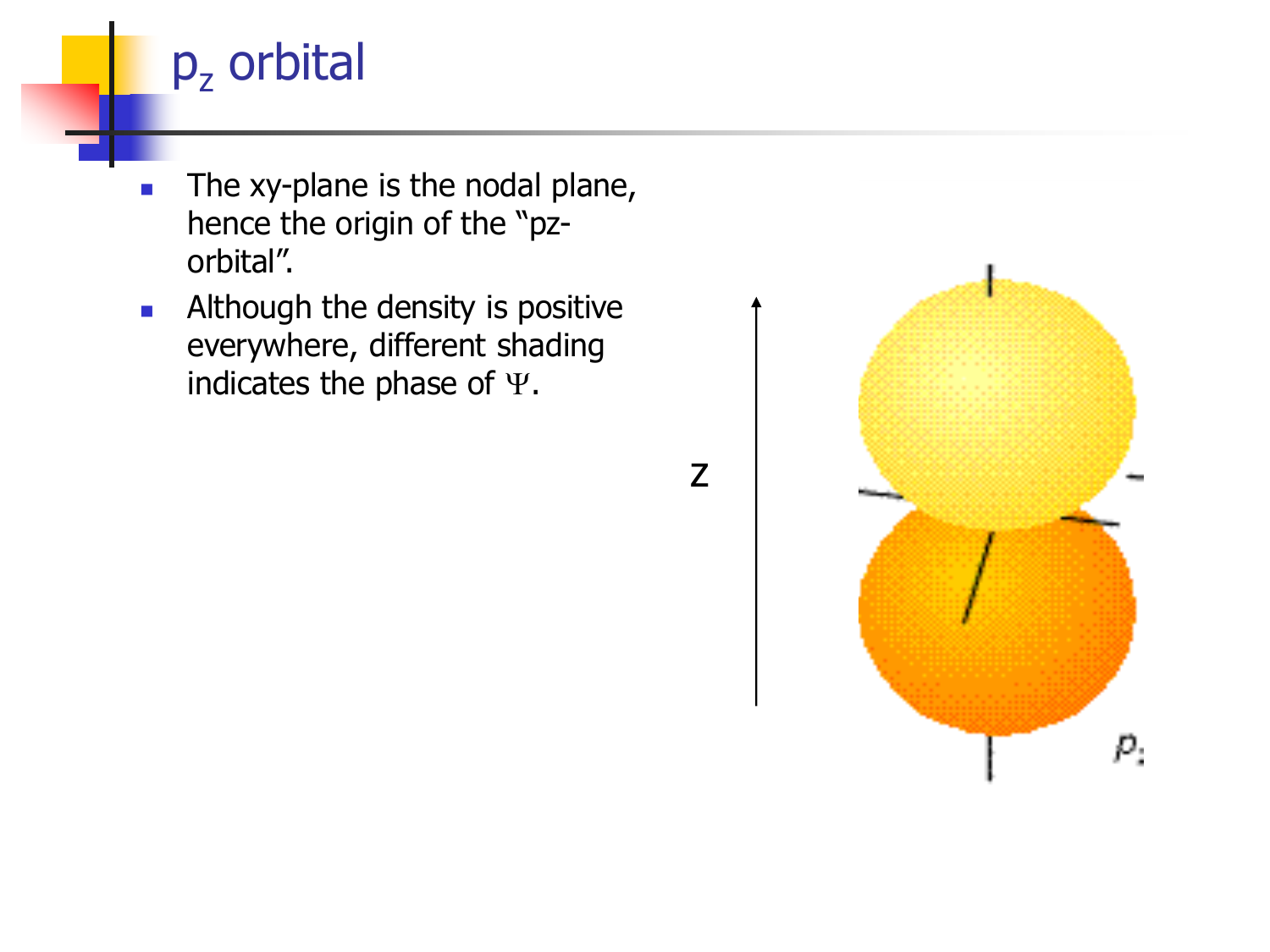# $p_x$  and  $P_y$  orbitals

- **These are obtained by taking** linear combination of the  $P_{+1}$  and  $P_{-1}$ .
	- The result gives real functions which are still valid solutions to the SWE. Show.

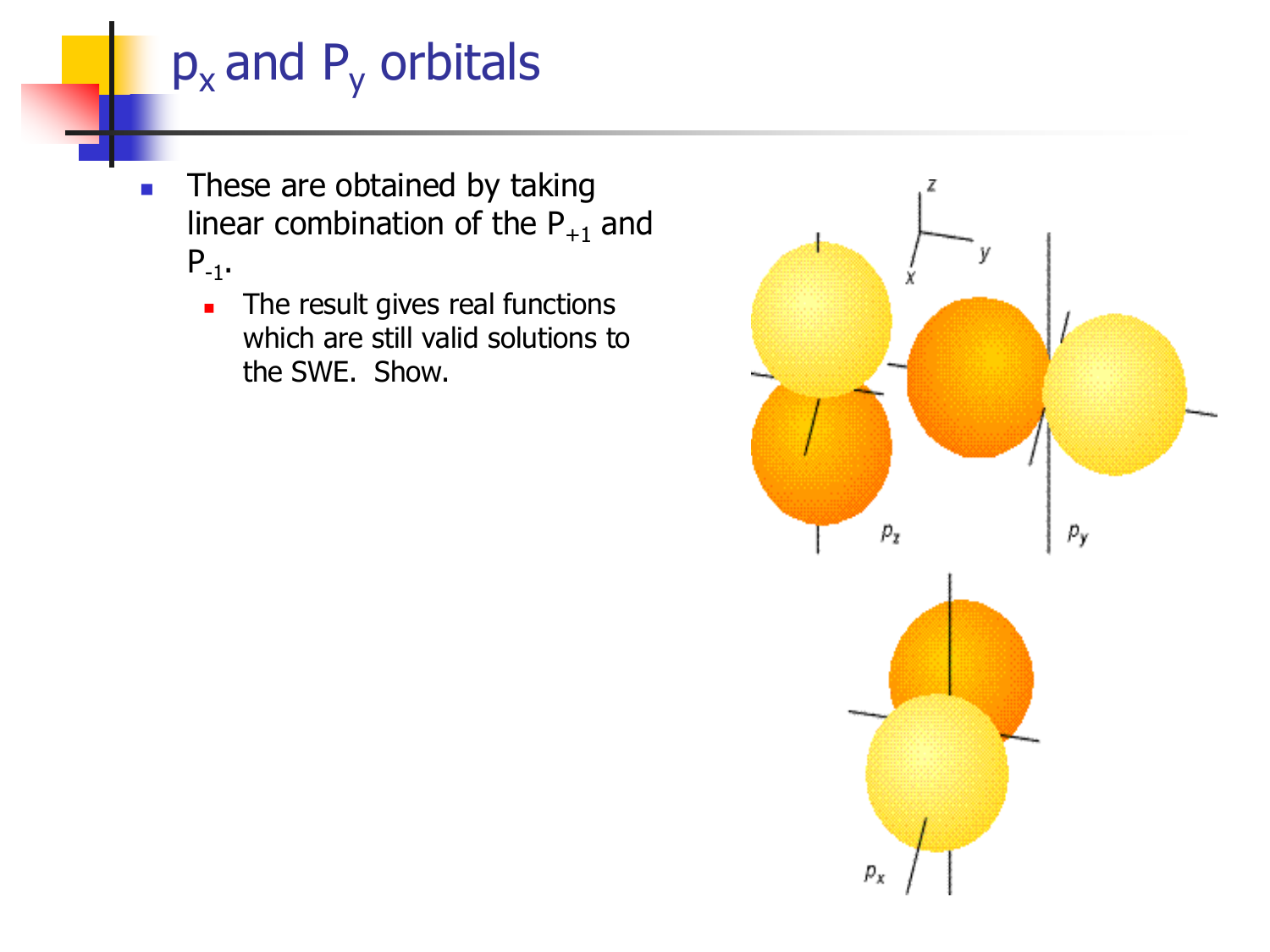

d orbitals are formed the same way, by taking linear combinations of the oribitals with opposite values of  $m_{\mu}$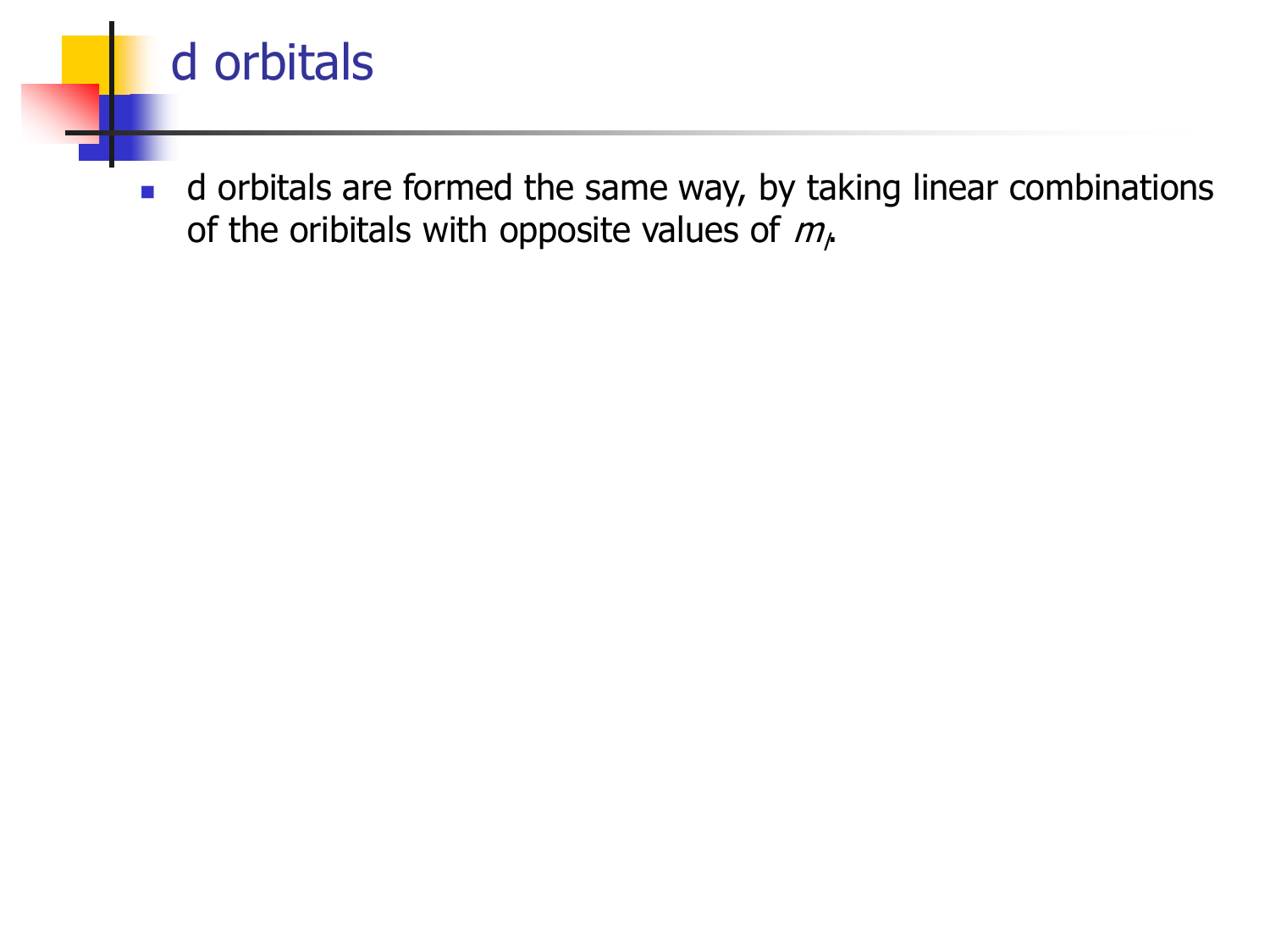# Selection Rules

- Photons are bosons and have s=1.
- **This angular momentum must be conserved when a photon is** produced (emitted) or destroyed (absorbed).
- For this conservation to occur  $\Delta=\pm 1$ .
	- An electron in a d orbital  $(I=2)$  cannot make a transition into an s orbital  $(I=0)$  because the photon cannot carry away enough angular momentum.
	- An s electron cannot make a transition to another s orbital because the no angular momentum is produced for the photon.
- n is unrestricted because it doesn't relate to angular momentum.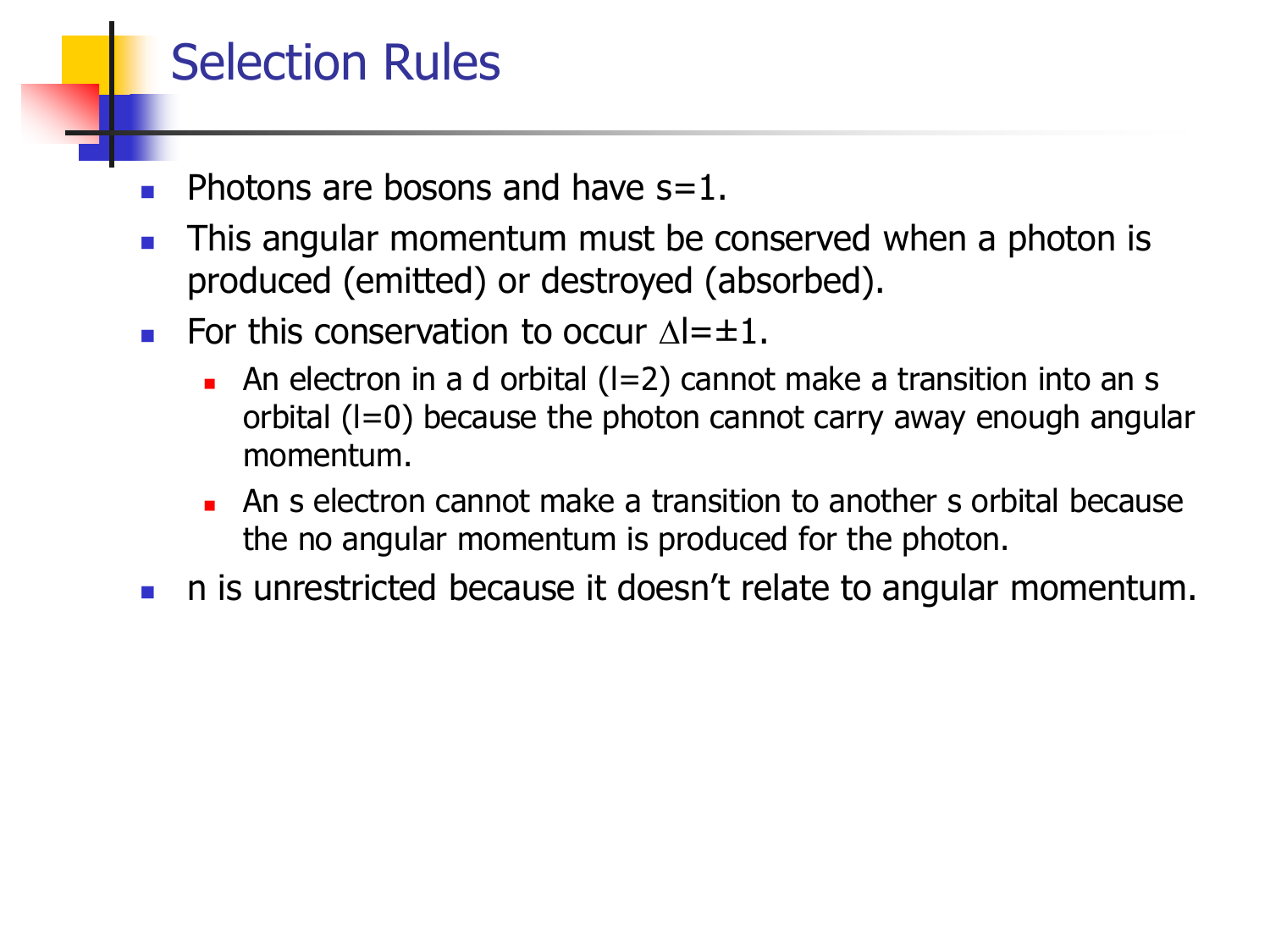# Transition Dipole Moment

- The rate of transition is equivalent to either:
	- **The intensity of absorption of light** OR
	- **The intensity of emission of light**
- **The rate is proportional to the square of the transition dipole** moment.
- **Physically, the transition dipole moment is a measure of the 'kick'** the electron gives to or receives from the electromagnetic field.
- The derivation of the transition dipole moment comes from time dependent perturbation theory.
	- Define time dependent SWE.
	- Deine the perturbation.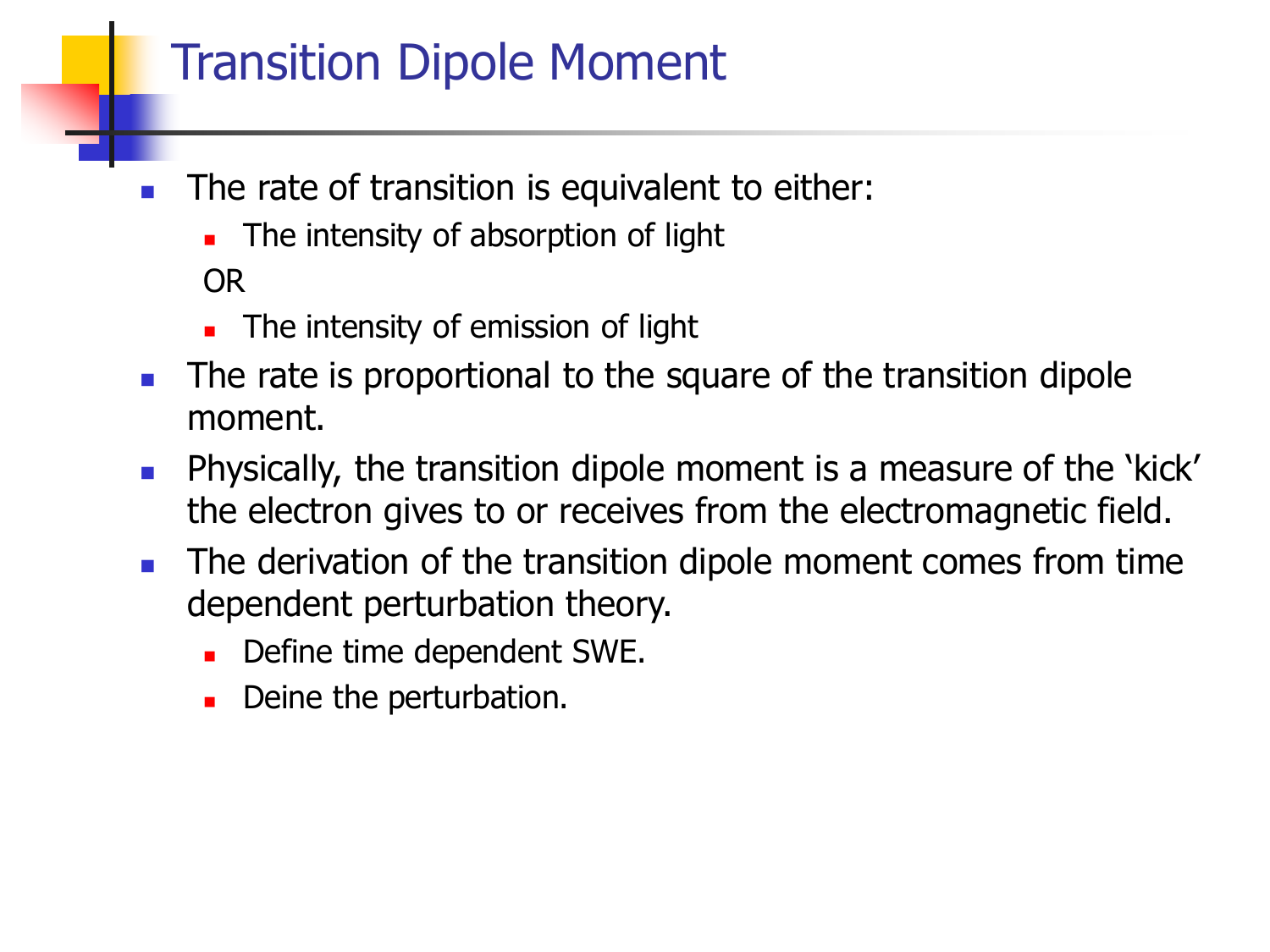# Grotrian Diagrams

- A Grotrian diagram summarizes the energies of the states and the transitions between them.
- **This the Grotrian diagram for** hydrogen.

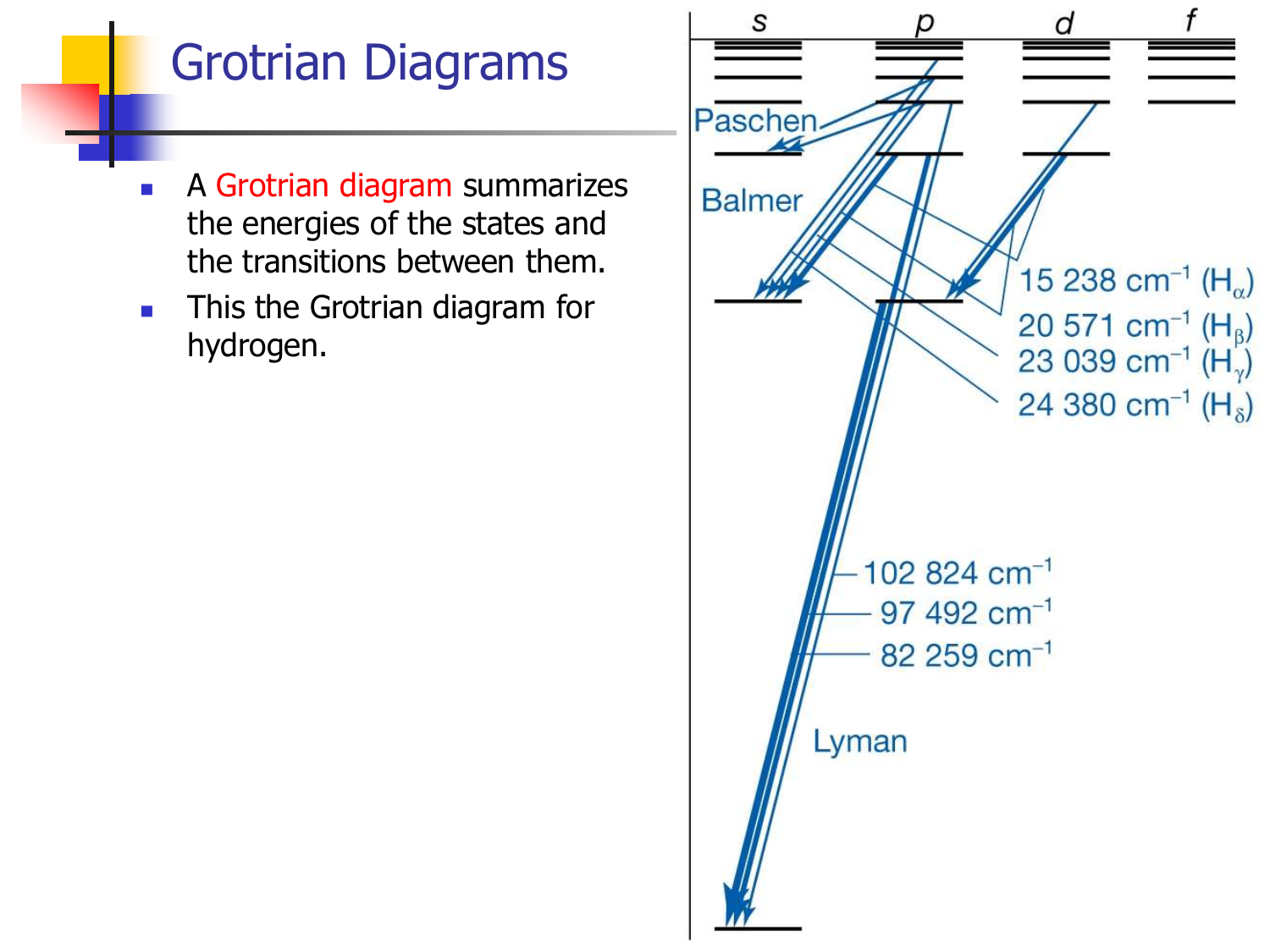## The structure of many-electron atoms

- The wavefunction of a many-electron atom is a very complicated function of the coordinates of all the electrons.
	- $\Psi(r_1, r_2, \ldots r_i)$  where  $r_i$  is the vector from the nucleus to electron *i*.
- In the orbital approximation we assume that the electrons don't interact, then the wavefunction can be written as a product of orbitals for each electron.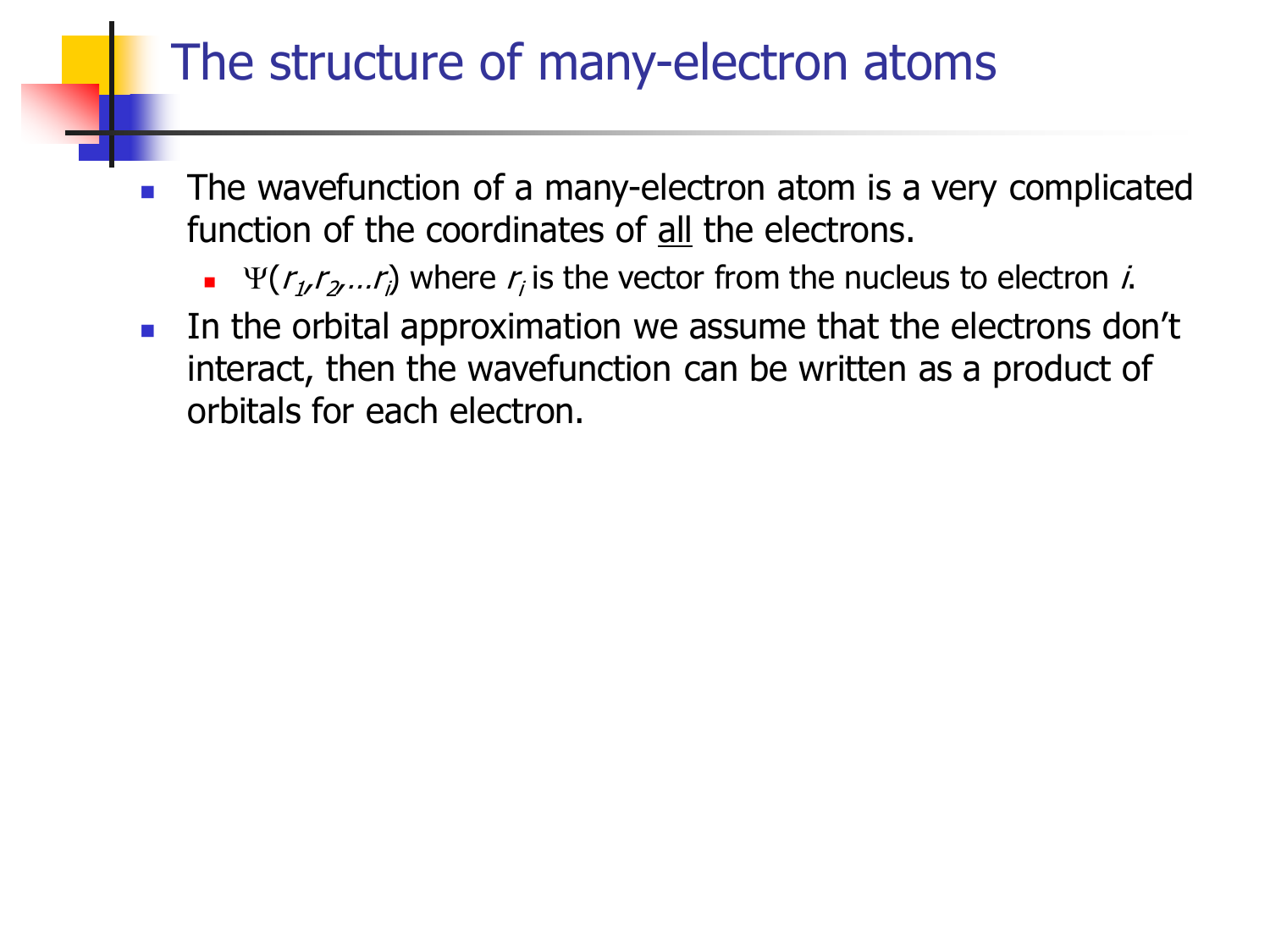# Pauli Principle

- The Pauli exclusion principle says that no more than two electrons may occupy a given orbital, and if two do occupy one orbital, then their spins must be paired.
	- So for Li  $(Z=3)$  the first two electrons fill the 1s orbital and the third will go elsewhere.
	- Comes from the more general Pauli Principle.
- **The Pauli Principle states says that when two labels of any two** fermions are exchanged, the total wavefunction must change sign and when two labels of any two bosons are exchanged the total wavefunction must NOT change signs.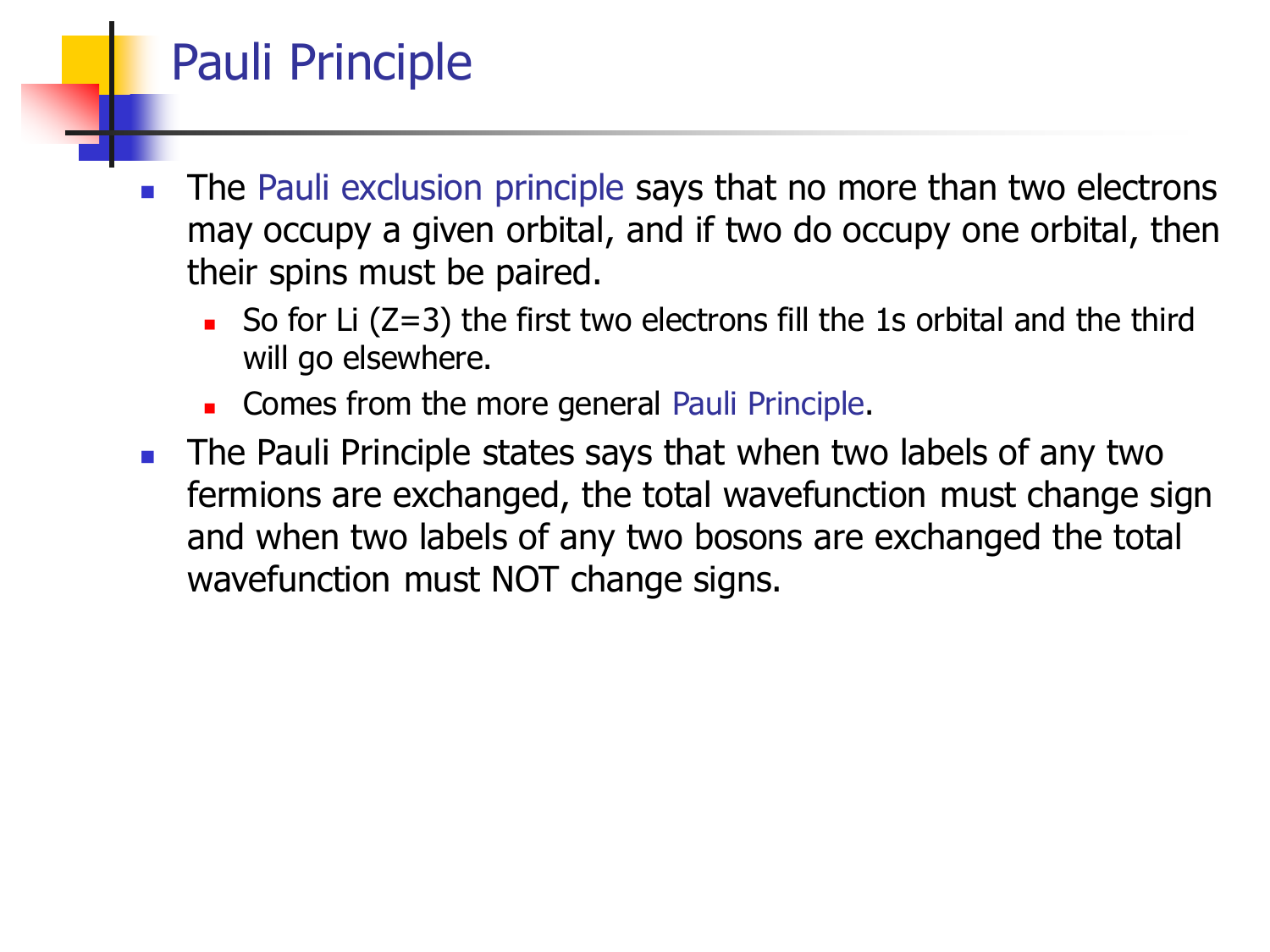## Many-electron atoms subshell energies

- In many electron atoms, the 2s and 2p orbitals are generally not degenerate. WHY?
	- $\blacksquare$  The 1s electrons repel the n=2 electrons.
	- The nuclear charge is shielded by the 1s electrons giving rise to an effective nuclear charge:

$$
z_{\text{eff}} = z - \sigma
$$

- The shielding constant s is different for 2s and 2p orbitals because they have different radial distribution functions.
- **An s electron has greater penetration through the inner shells so is** shielded less.
- As a consequence of nuclear shielding, the subshell energies lie: s<p<d<f.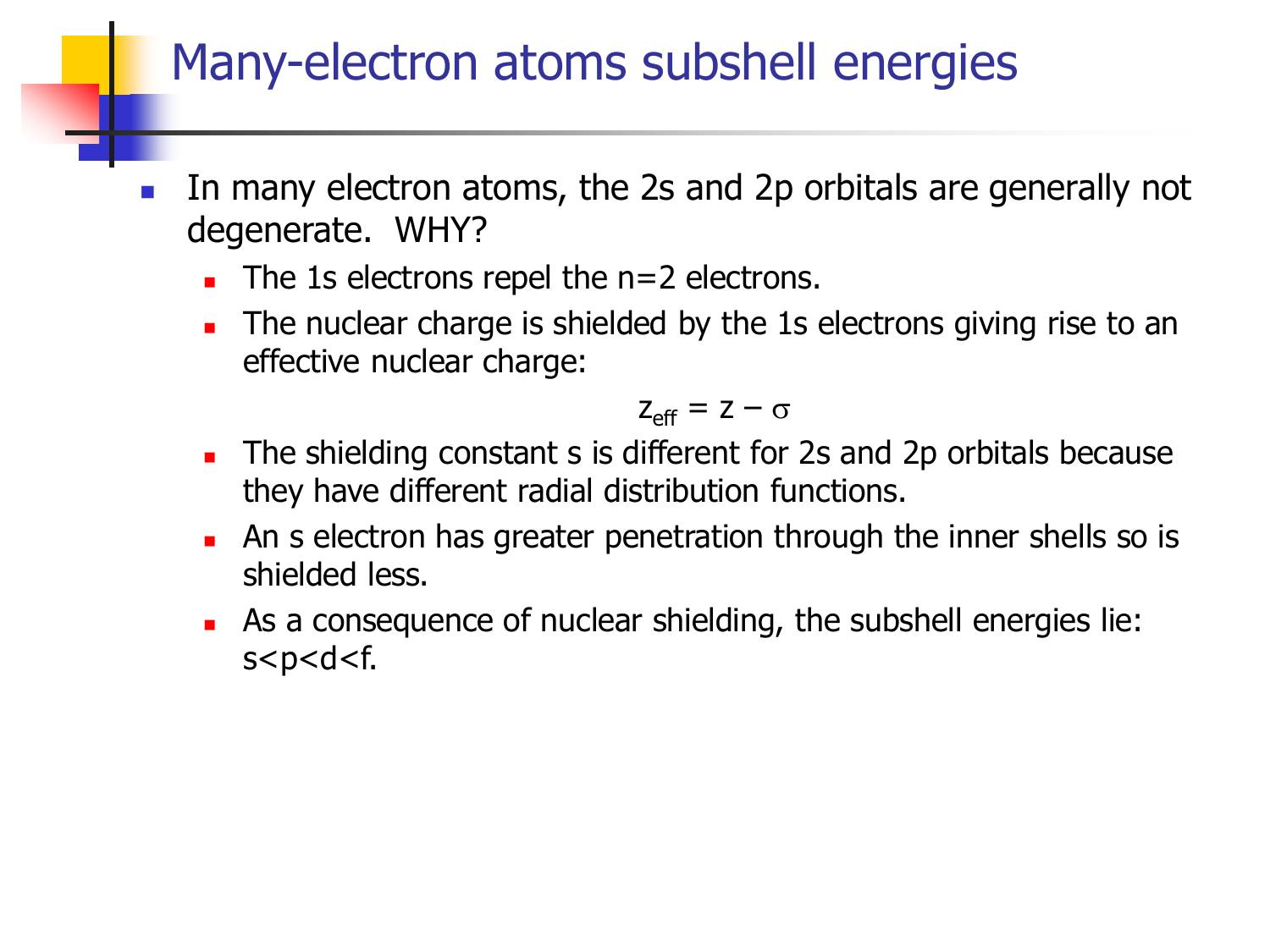# Aufbau "building up" principle

 The Aufbau principle says that electrons will fill the lowest energy orbitals first (each holding two electrons).

1s 2s 2p 3s 3p 4s 3d 4p 5s

- The complicated order comes from the electron-electron repulsion which is important when orbitals have almost the same energy (4s & 3d).
- **EXample: Using the orbital approximation, give the wavefunction** for a carbon atom  $(Z=6)$ .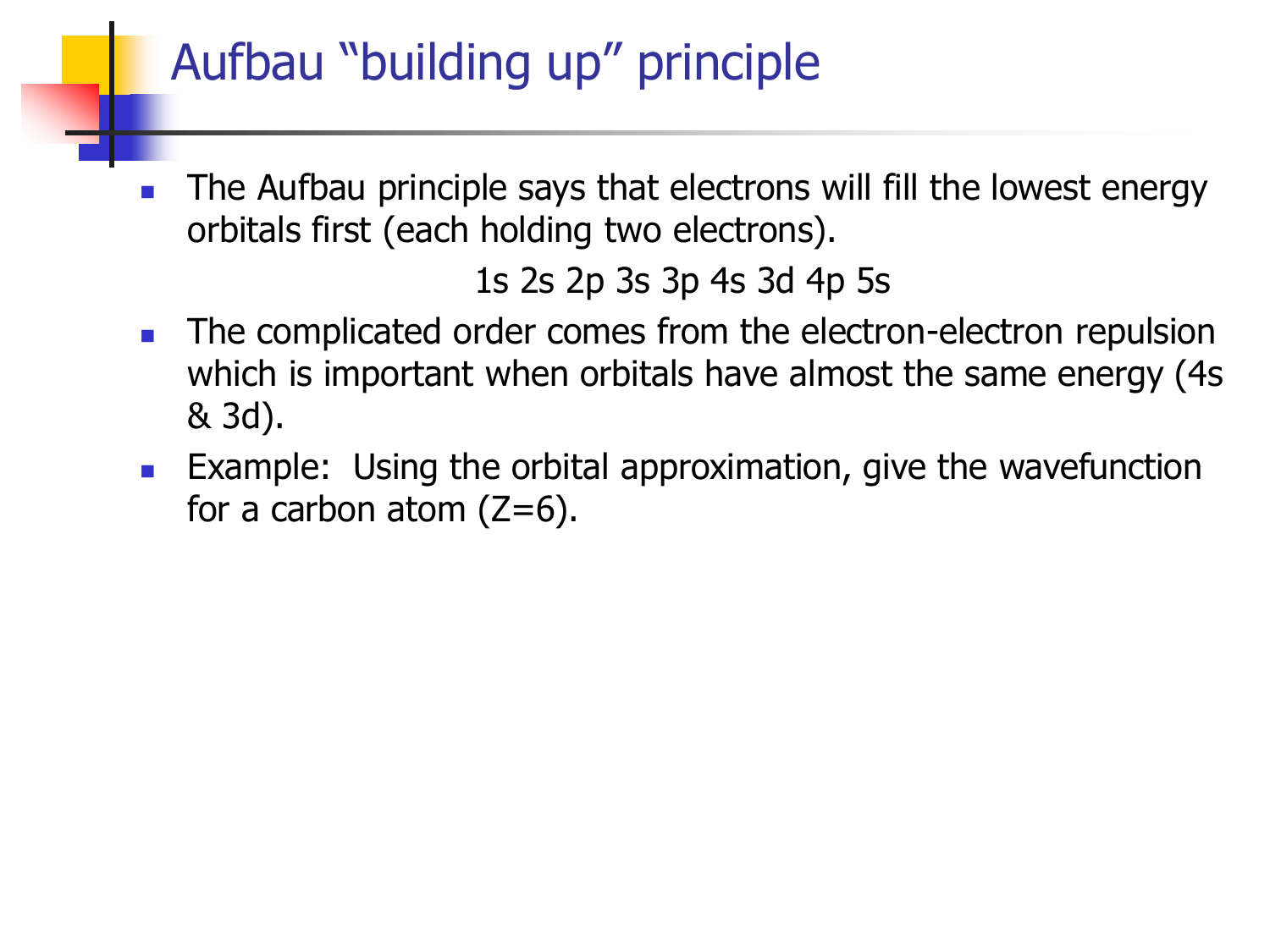# Hund's rule

- An atom in its ground state adopts a configuration with the greatest number of unpaired electrons.
- **Hund's rule comes from spin correlation which keeps parallel** spinning electrons apart causing them to repel less.
	- **Proof:** Consider a two electron system w/ each electron in a two different degenerate orbitals.
		- The antisymmetric wavefunction vanishes if  $r_1 = r_2$ .
		- The symmetric wavefunctions do not vanish.
		- Consequently, two electrons have different relative spatial distributions depending on whether their spins are parallel or not.
		- Different spatial distributions means different Coulombic interactions and states with different energies.
		- States with electrons having parallel spin will be lower in energy and will fill first.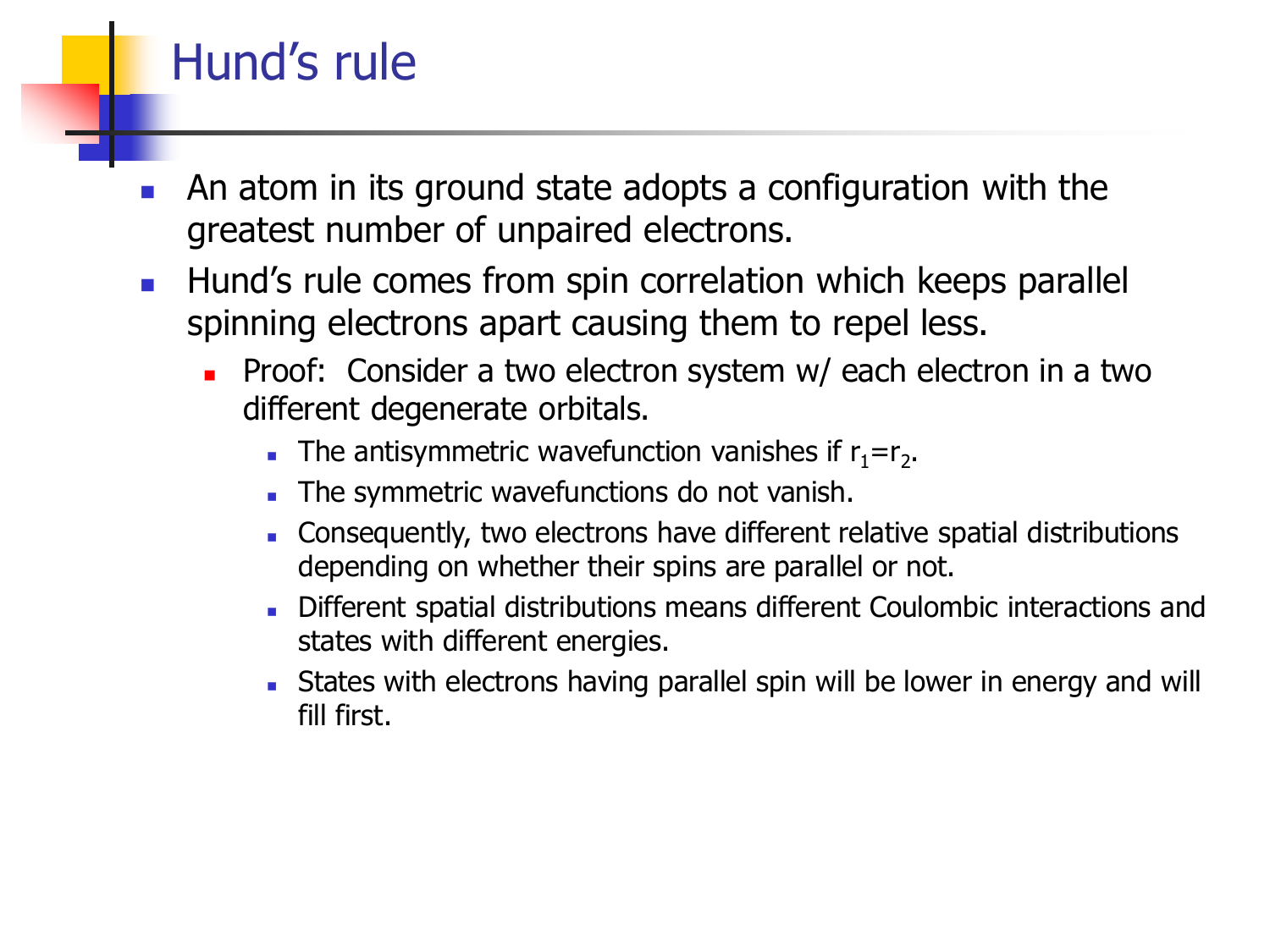# Quantum Defects and Rydberg States

- The energy of many electron atoms does not generally vary as 1/n<sup>2</sup>, but the energies of <u>outermost</u> electrons do if we account for shielding by the other Z-1 electrons.
- The binding energies of these electrons will be of the form? (Recall Rydberg), but will be slightly lower in energy due to the  $Z_{\text{eff}}$  being slightly larger than 1.
- **Introduce quantum defect**  $\delta$  as a fudge factor.
- For very diffuse states,  $1/n^2$  variation is valid. These states are called Rydberg states.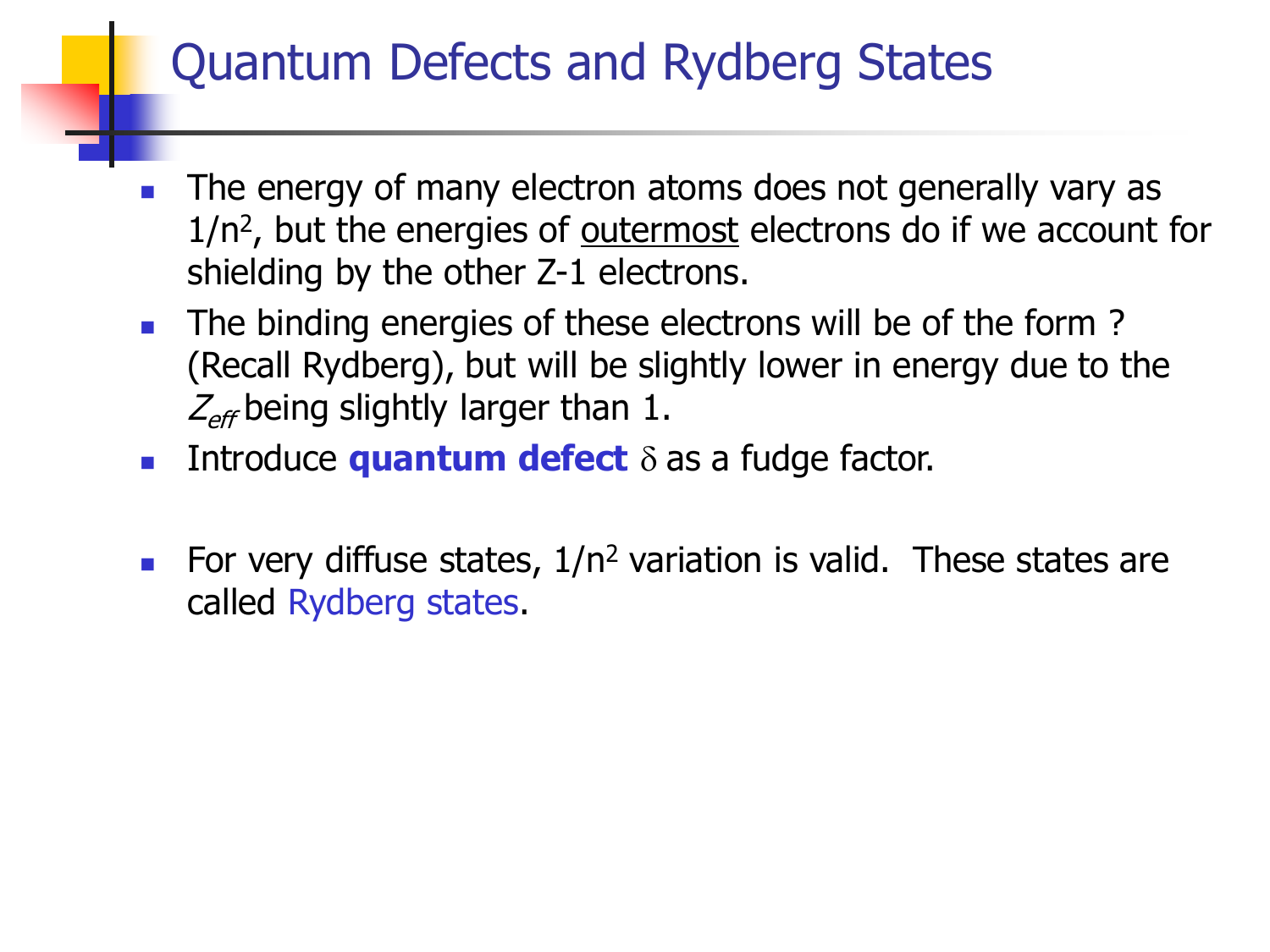# Spin Orbit Coupling

**Spin-orbit coupling is best** explained in terms of total angular momentum—a vector sum of orbital and spin angular momentum.

> $j=l+1/2$ {same direction}



 $j=l-1/2$ {opposite direction}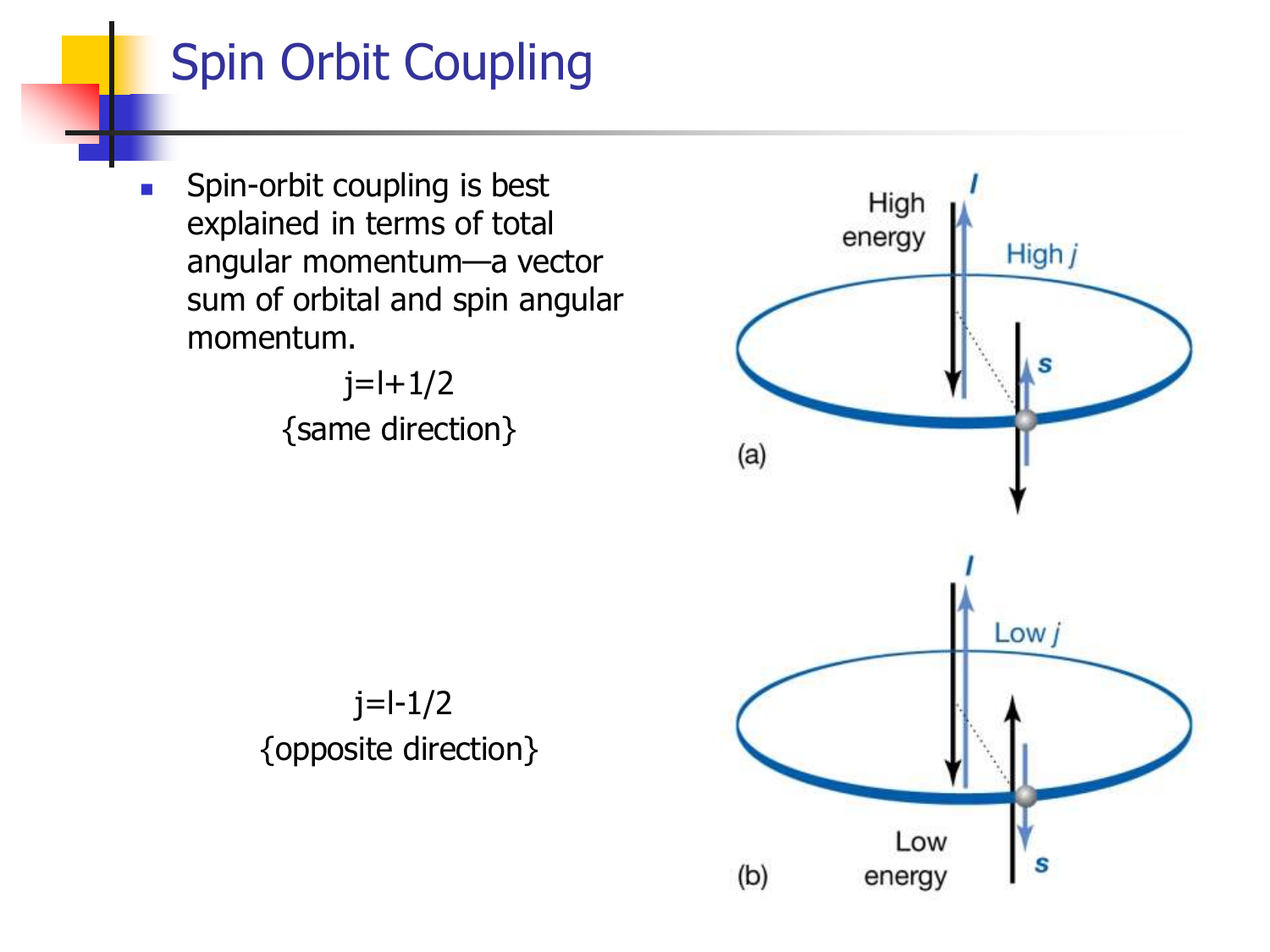# Spin Orbit Coupling

- **The magnetic field generated by a spinning electron interacts with** the magnetic field generated by the orbiting electron.
	- This causes a further splitting of the energy levels.

$$
E_{l,s,j} = \frac{1}{2} hcA\{j(j+1) - l(l+1) - s(s+1)\}
$$
  
Spin-orbit coupling constant  

$$
2p^1
$$
  

$$
j = \frac{3}{2} + \frac{1}{2} hcA
$$
  

$$
2p^1
$$
  

$$
j = \frac{1}{2}
$$
  
4  
–*hcA*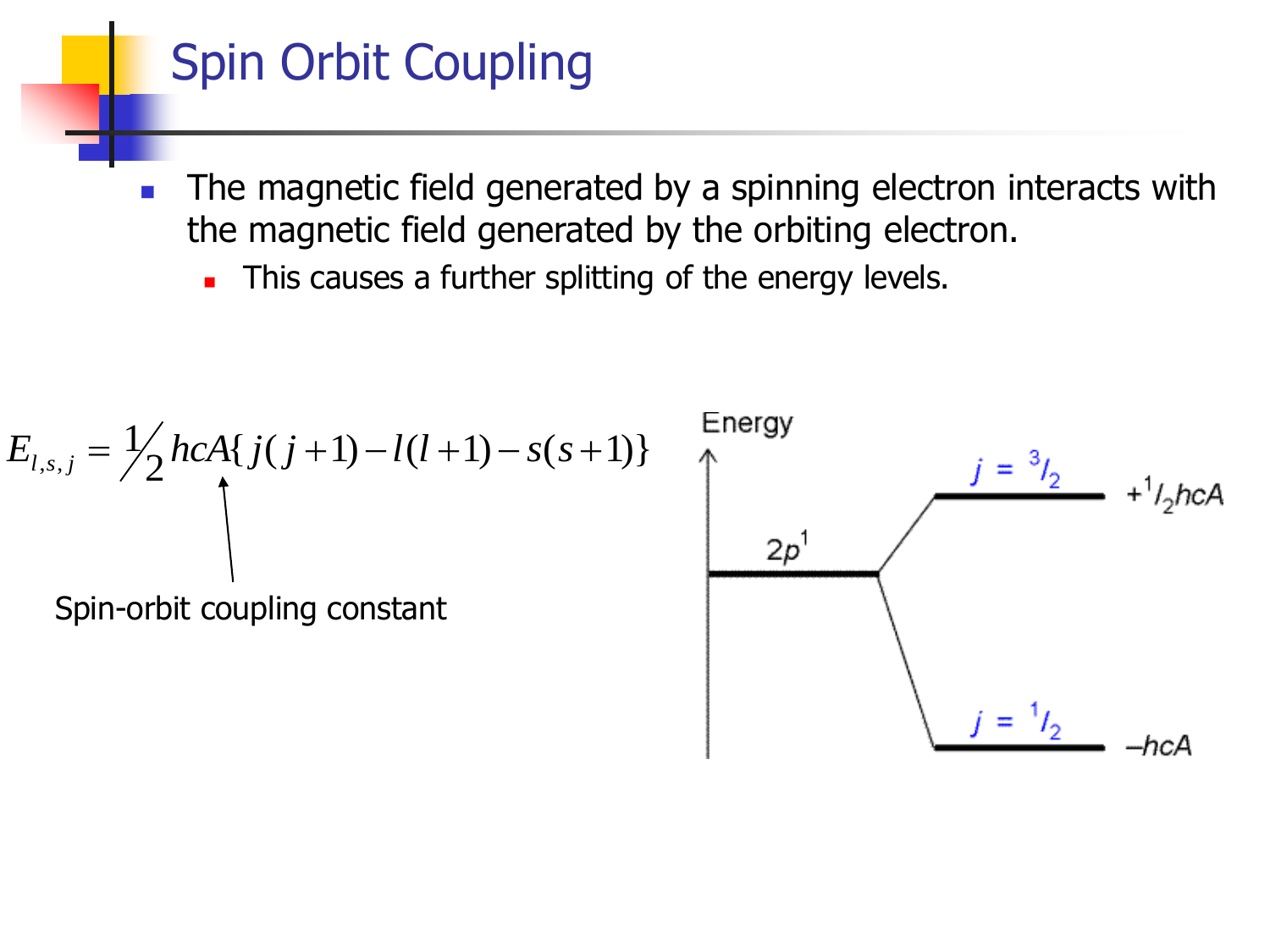# Strength of Spin-Orbit Coupling

- The strength of Spin-Orbit Coupling depends on the nuclear charge.
- **IMAGO** Imagine riding on an electron and seeing the nucleus orbit around you (much like the sun rising and setting).
- Since the 'sun' is charged, you would be at the center of a ring of current.
- **The higher the charge, the greater the current, and therefore the** stronger the magnetic field induced by the current on you.
- **The magnetic field from this orbital motion interacts with the** magnetic moment on the electron.
- **As Z increases, the spin-orbit coupling increases.**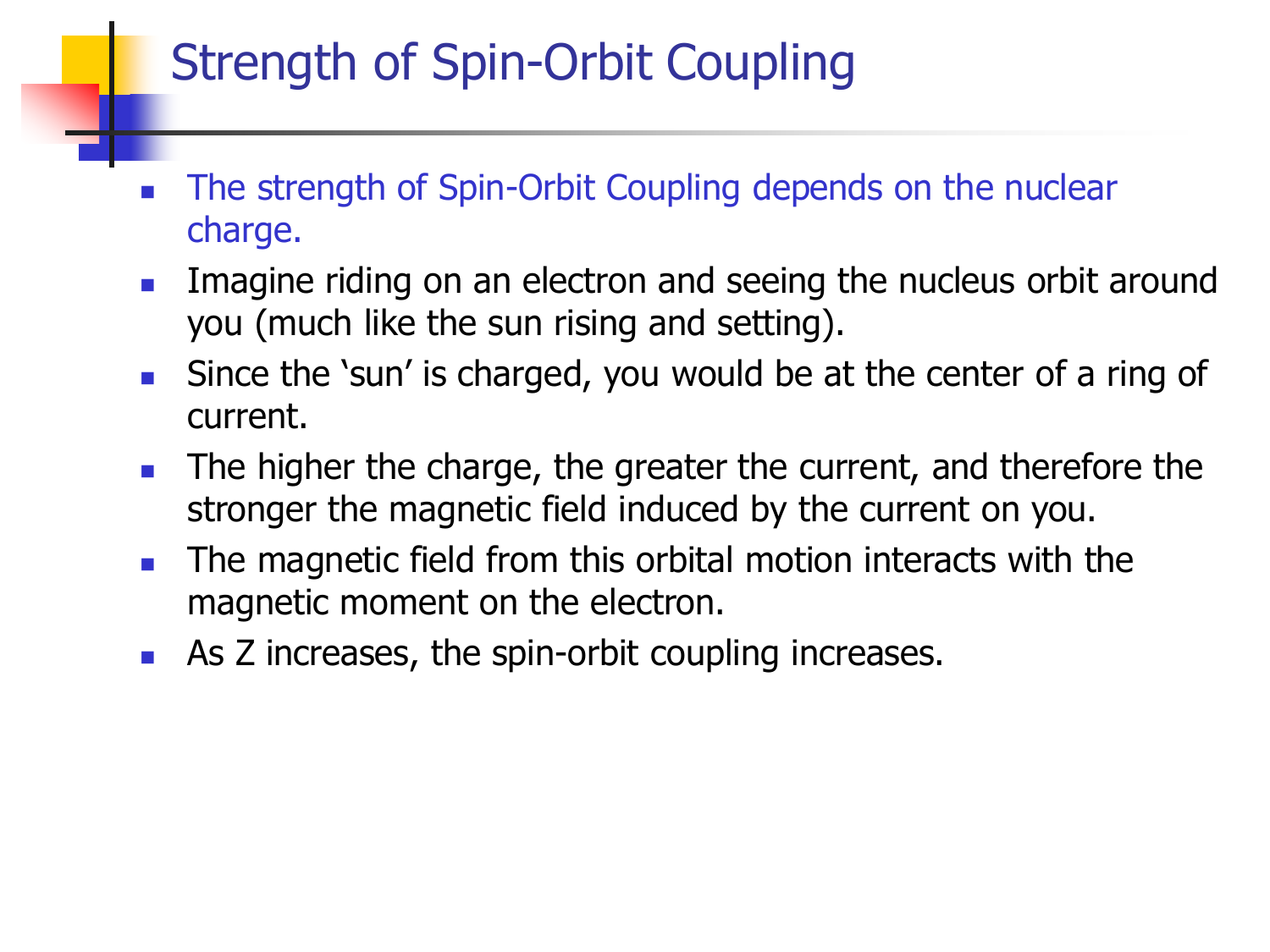# Spin-Orbit coupling and Fine Structure

- Two spectral lines are observed when  $the$   $p$  electron of an electronically excited alkali metal atom undergoes a transition and falls into a lower s orbital.
	- **One line is due to a transtion** from a  $j=3/2$  level.
	- One line is due to a transition from a  $j=1/2$  level.
- **The two observed lines are** called fine structure and are due to spin-orbit coupling.

#### The Na D lines

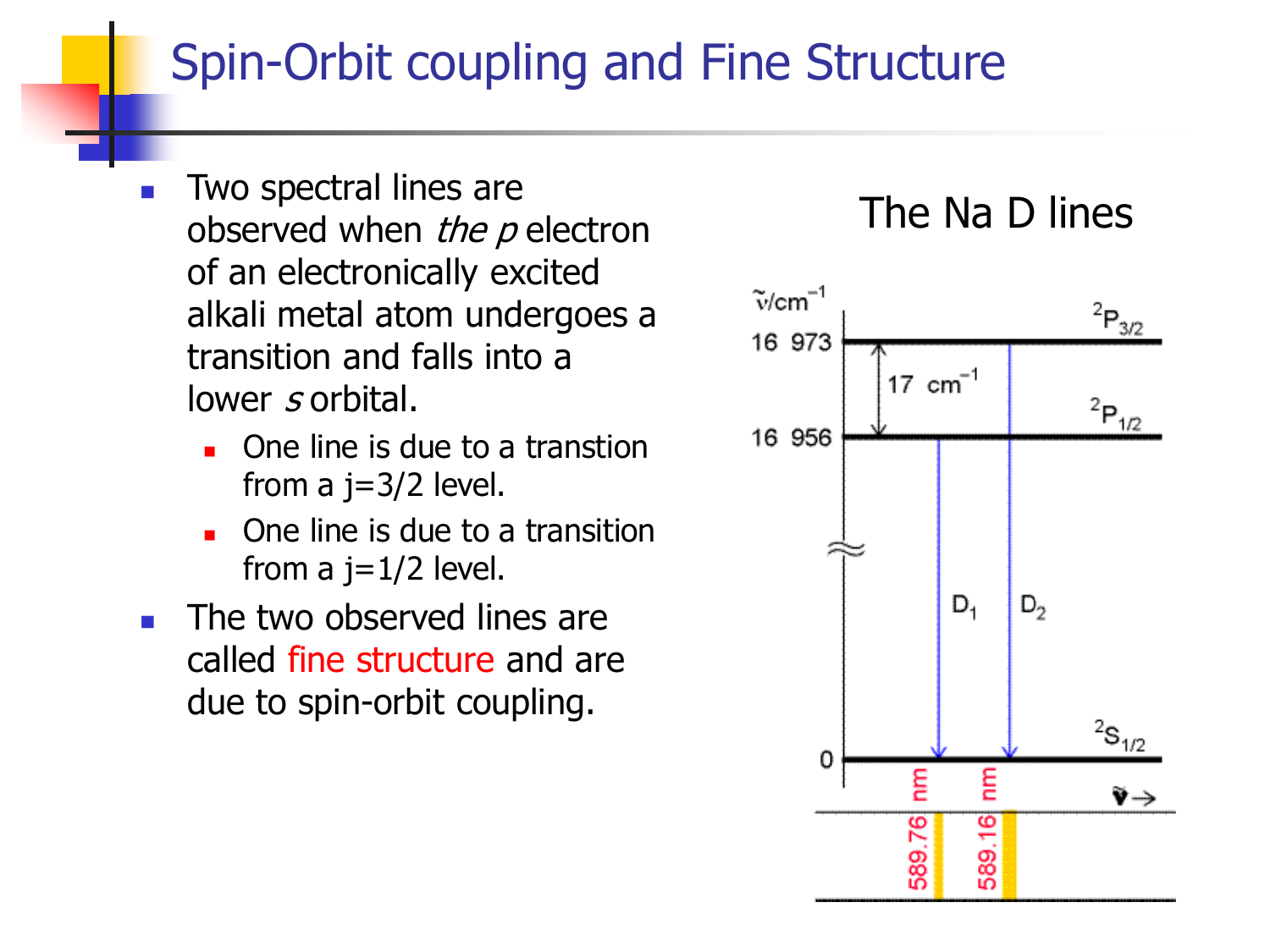# Term Symbols

- A term symbol conveys all the information the angular momentum quantum numbers of an atom (or molecule).
- **Lower case letters are used to label orbitals, upper case letters** are used to label overall states.
- **Notaklary 1.5 Novembers** associated with angular momentum:
	- **Spin angular momentum**
	- **Drital angular momentum** 
		- A closed shell has zero orbital angular momentum because all the individual orbital angular momenta sum to zero.
	- **Total angular momentum**
- **Example:** Write the possible terms arising from  $1s<sup>2</sup>2s<sup>1</sup>2p<sup>1</sup>$ configuration.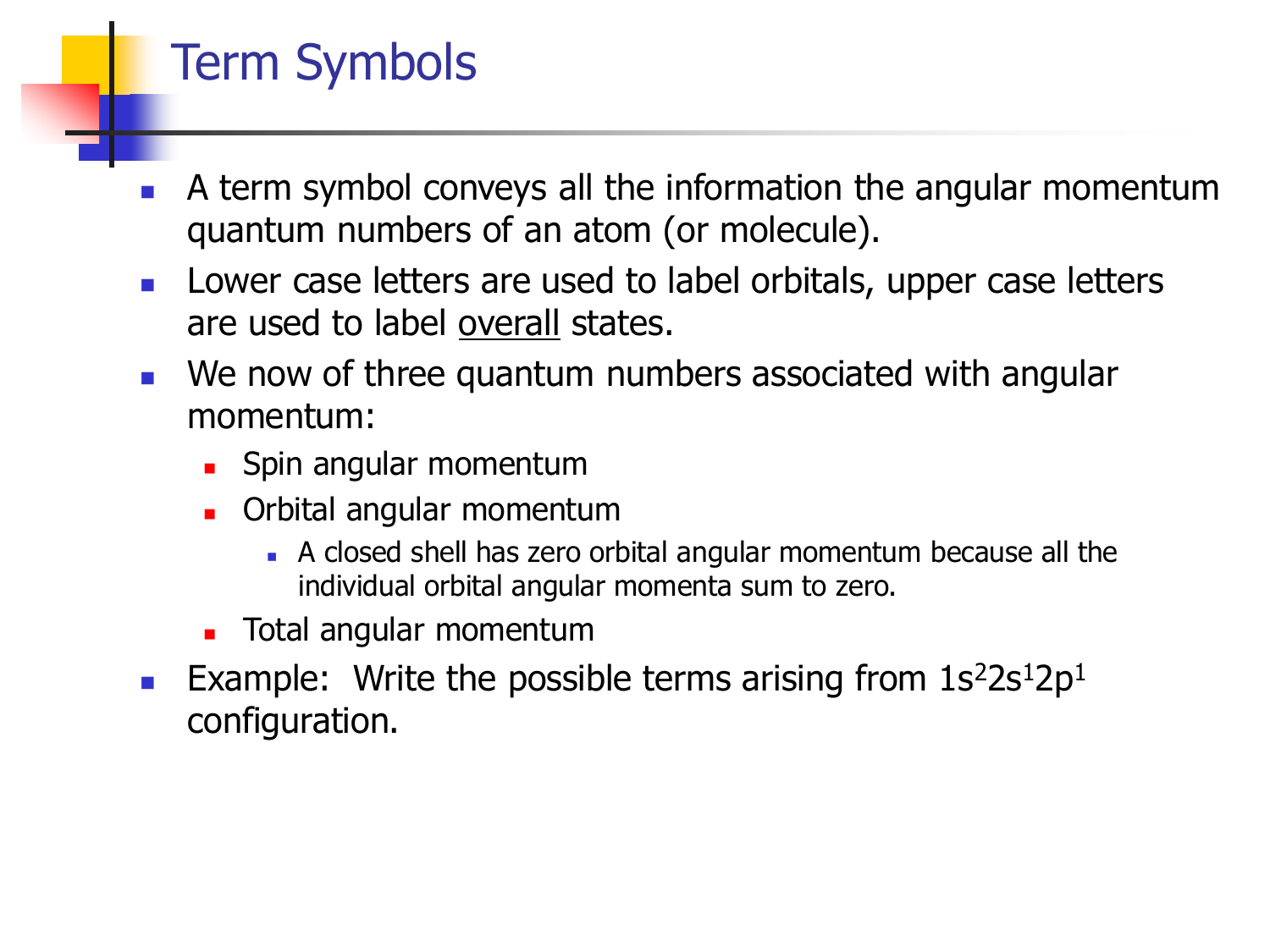# Russel-Saunders coupling vs. jj-coupling

#### Russell –Saunders Coupling

- Assumes no coupling between individual electron's angular and spin momenta.
- $\blacksquare$  J is from sum of all L and S.
- **Nork's for light atoms.**
- $\blacksquare$  jj coupling
	- **Spin and orbital momentum of each electron is coupled strongly.**
	- Must treat electron as particle with angular momentum  $\dot{\mathbf{z}}$ .
	- S and L are not 'true' quantum numbers, only J.
	- Selection rules for DS can be broken in heavy atoms because only DJ selection rule is valid.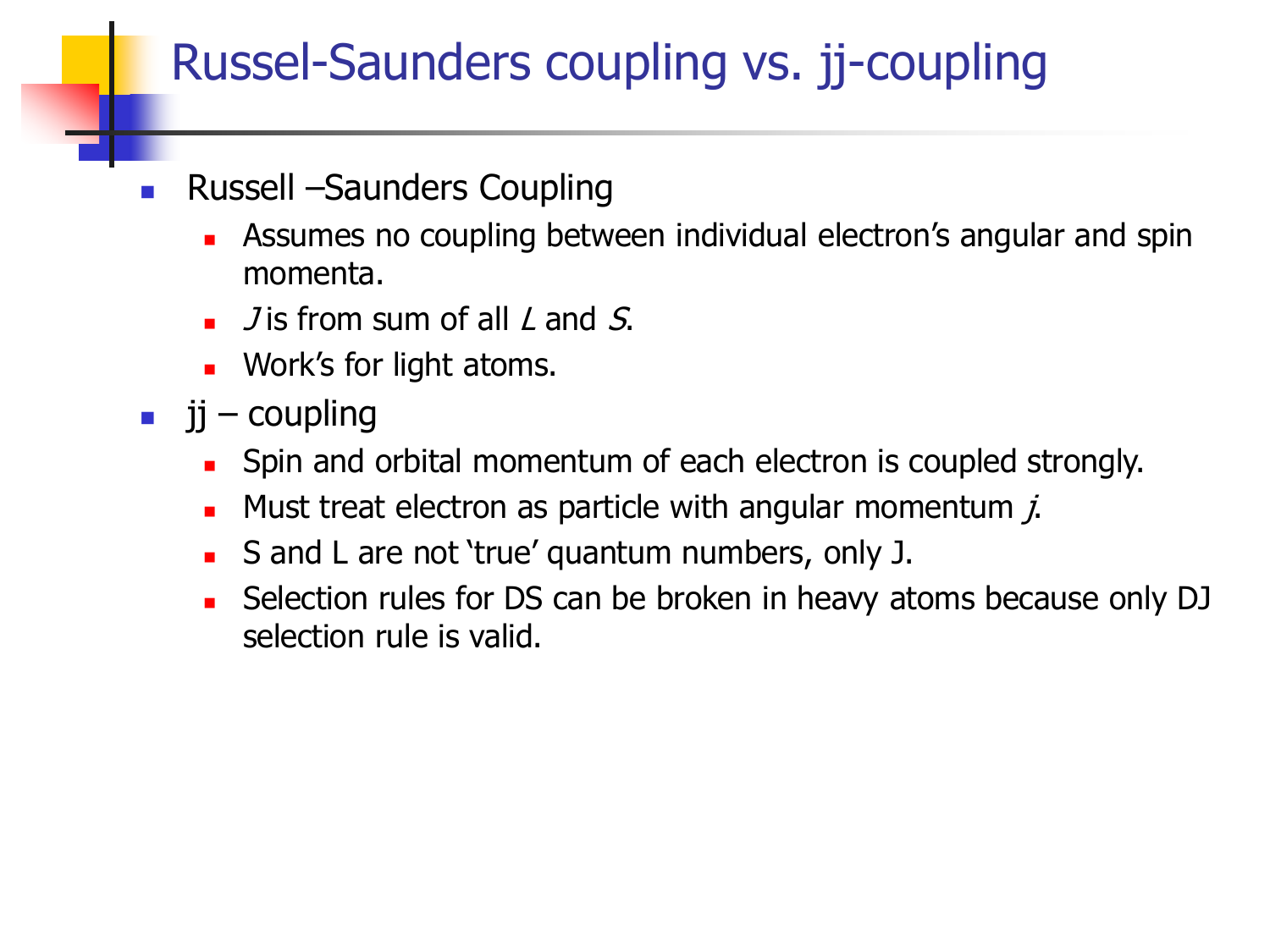## Summary of all the energy level splitting.

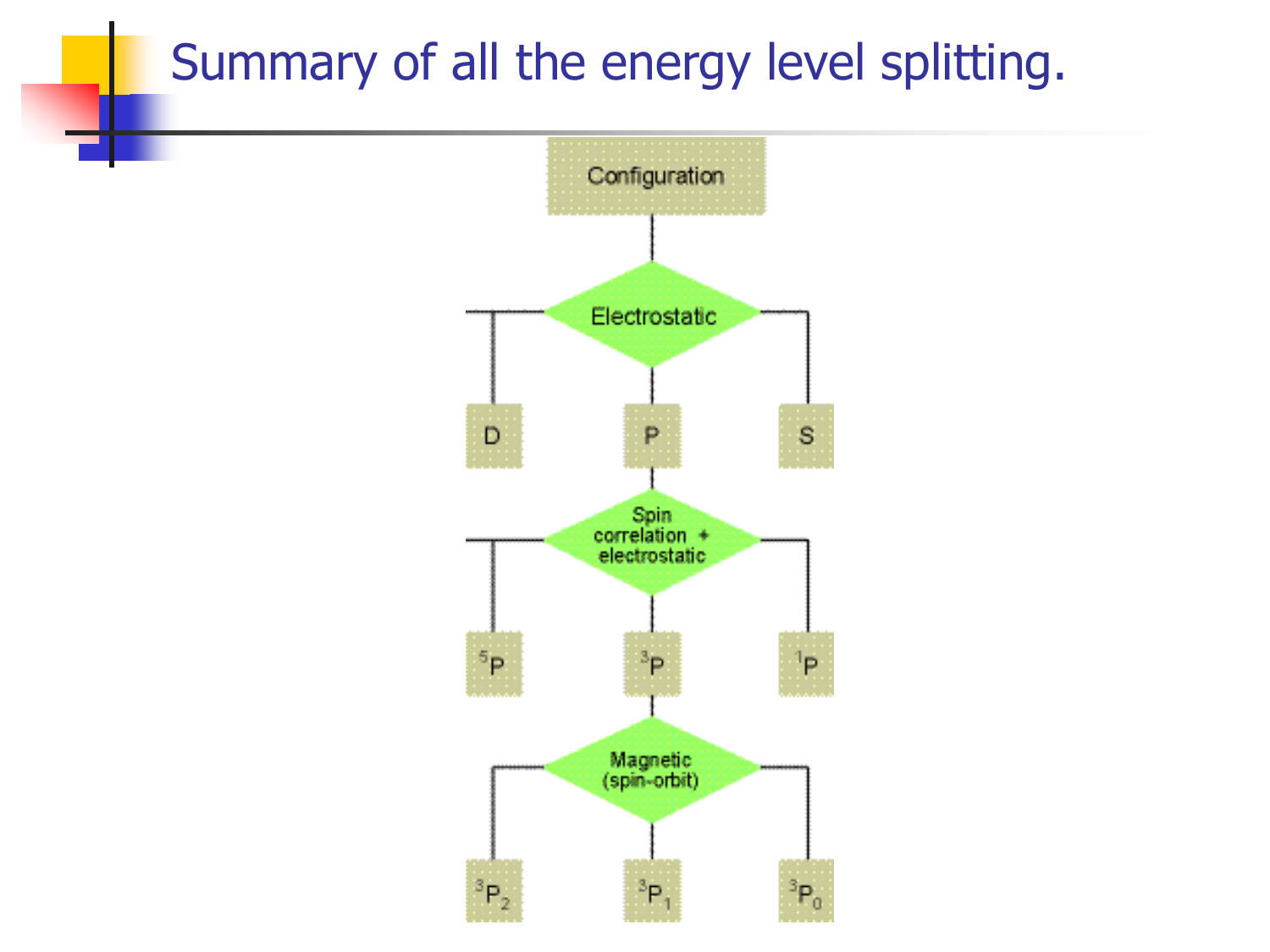## The Zeeman Effect

- **Further splitting can be caused if** an atom is placed in a strong magnetic field.
- States with different  $m/$  values will interact differently with the magnetic field, lifting their degeneracies.
- **Additional splitting can occur due** to the magnetic moment of the spinning electrons.

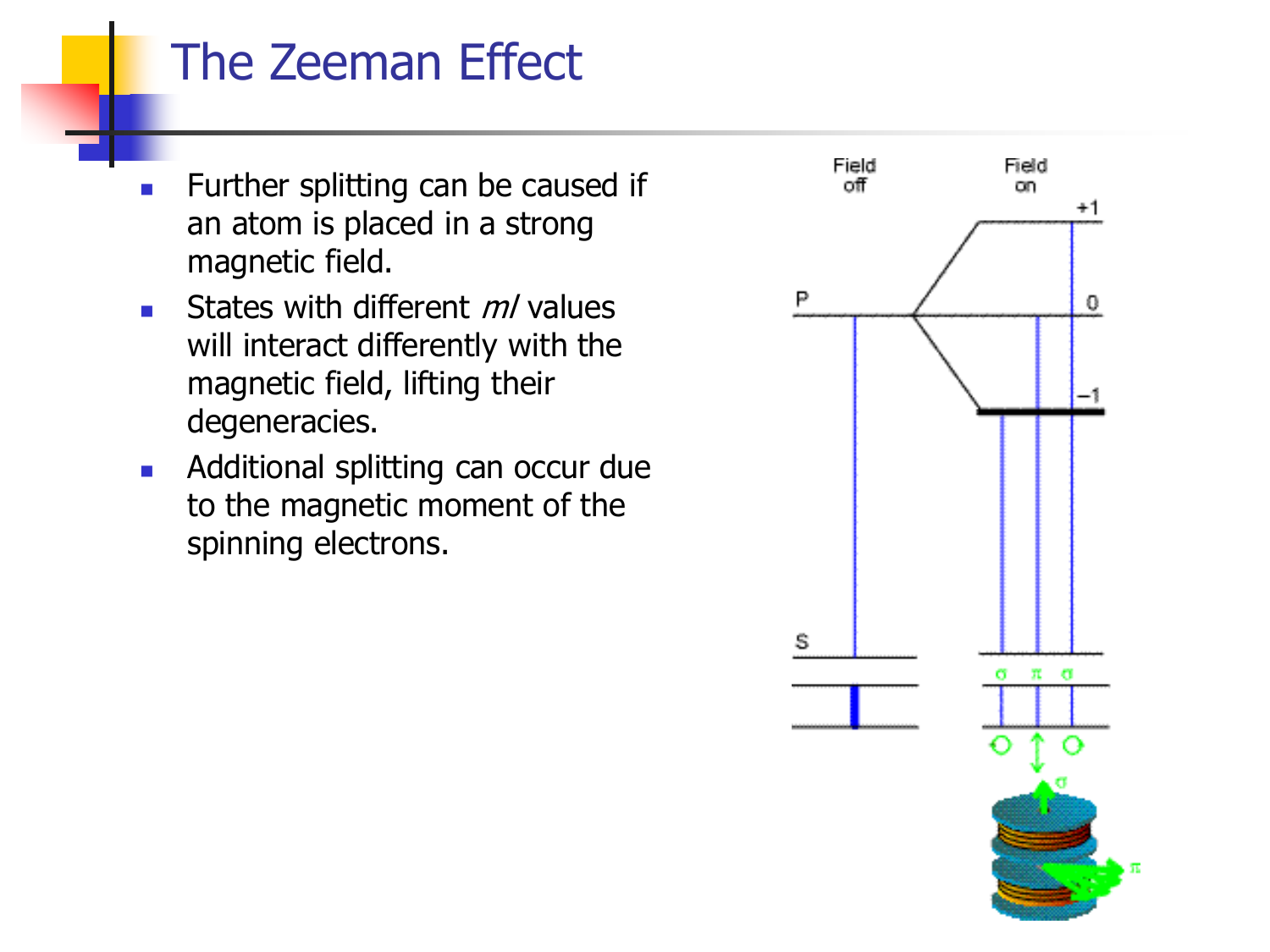### Variational Method

- The orbital approximation is crude and gives energies that are much too low since electron repulsion is neglected.
- We can use the variational method to obtain a better wavefunction.
- If  $\Psi$  is a well-behaved function of the coordinates then

$$
\frac{\int \Psi * \hat{H} \Psi d\tau}{\int \Psi * \Psi d\tau} \ge E_{g.s.}
$$

- If  $\Psi$  is the true ground state energy wavefunction, then the equality applies.
- **D** Otherwise we use an approximate wavefunction (having correct boundary conditions), known as a trial wavefunction. The variational energy will **always** be higher than the true ground state energy.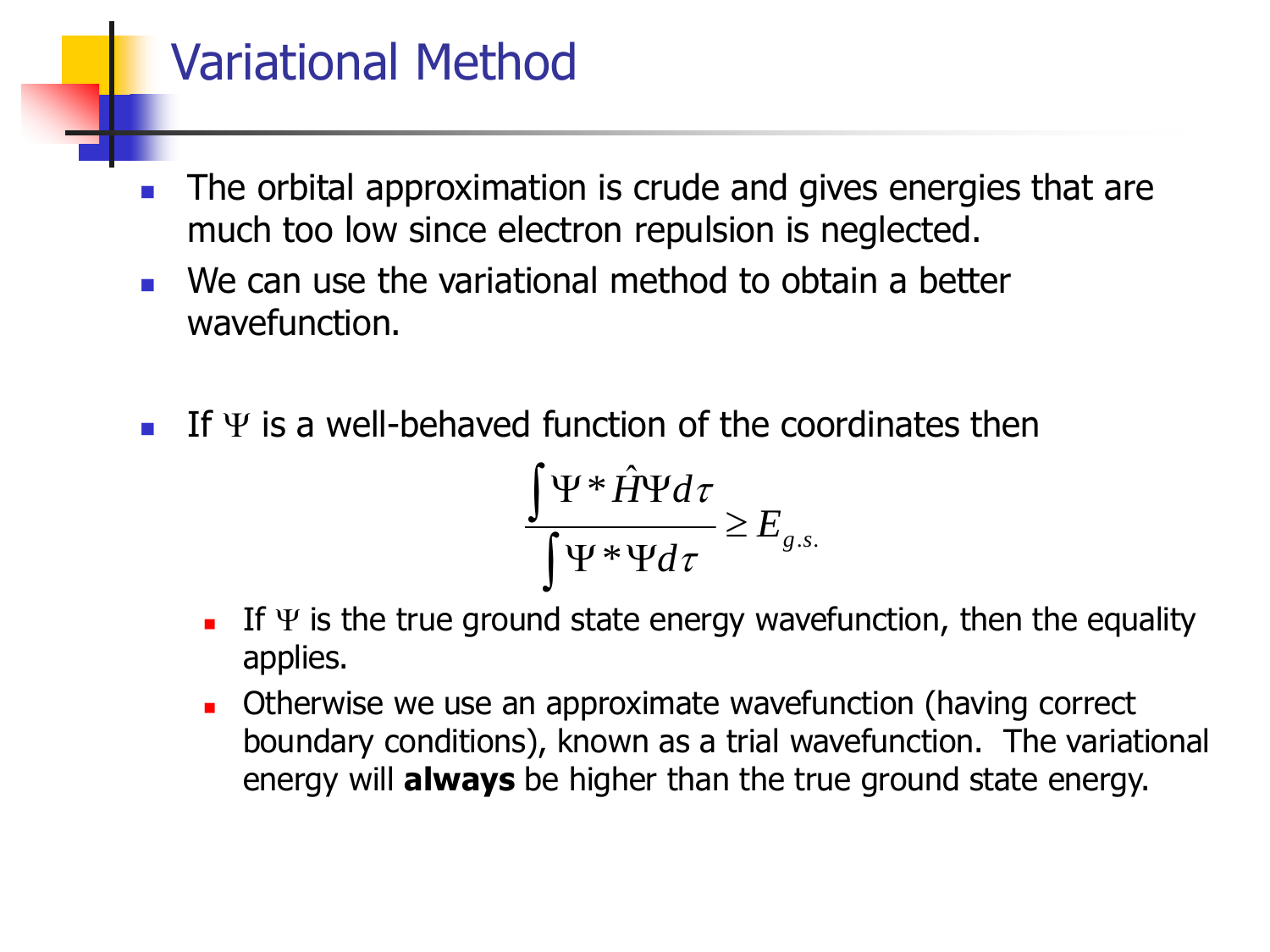# Calculation of the Variational Energy

 A trial wavefunction that satisfies the boundary conditions for a particle in a box is  $\frac{\psi}{x}(L-x)$ . Calculate the variational energy for this function and show that it's greater then  $E_{a.s.}$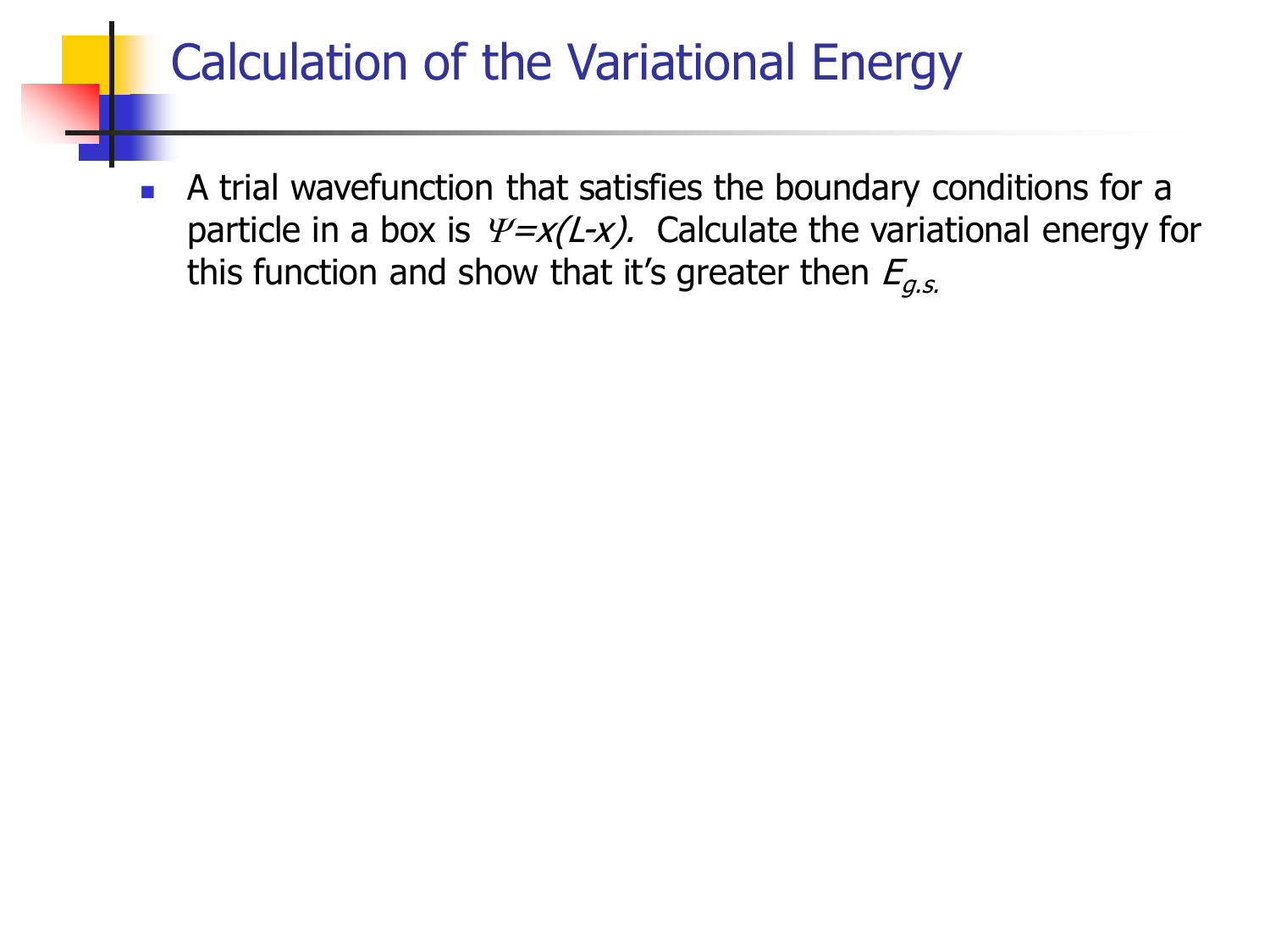### Variational Method

- We can add adjustable parameters to our trial wavefunction.
- The parameters are adjusted such to minimize our energy giving a result that is closer to the true ground state energy.

- For the helium atom, a good trial function would be  $Y=1s(1)1s(2)=?$
- We could replace Z with  $Z_{\text{eff}} = z \sigma$  to account for electron shielding and calculate the variational energy (which will be function of  $\sigma$ ).
- Solving for  $\sigma$  that minimizes the variational energy will be an upper bound to the ground state energy.
	- $E_{g.s.}$  (experimental) = -79.0 eV
	- $\blacksquare$  This method  $\blacksquare$  -77.5 eV
	- Not bad considering we've only adjusted one parameter.
- **We can use more parameters or change the form of the the trial** function to get an energy that is even closer to the "true" value.